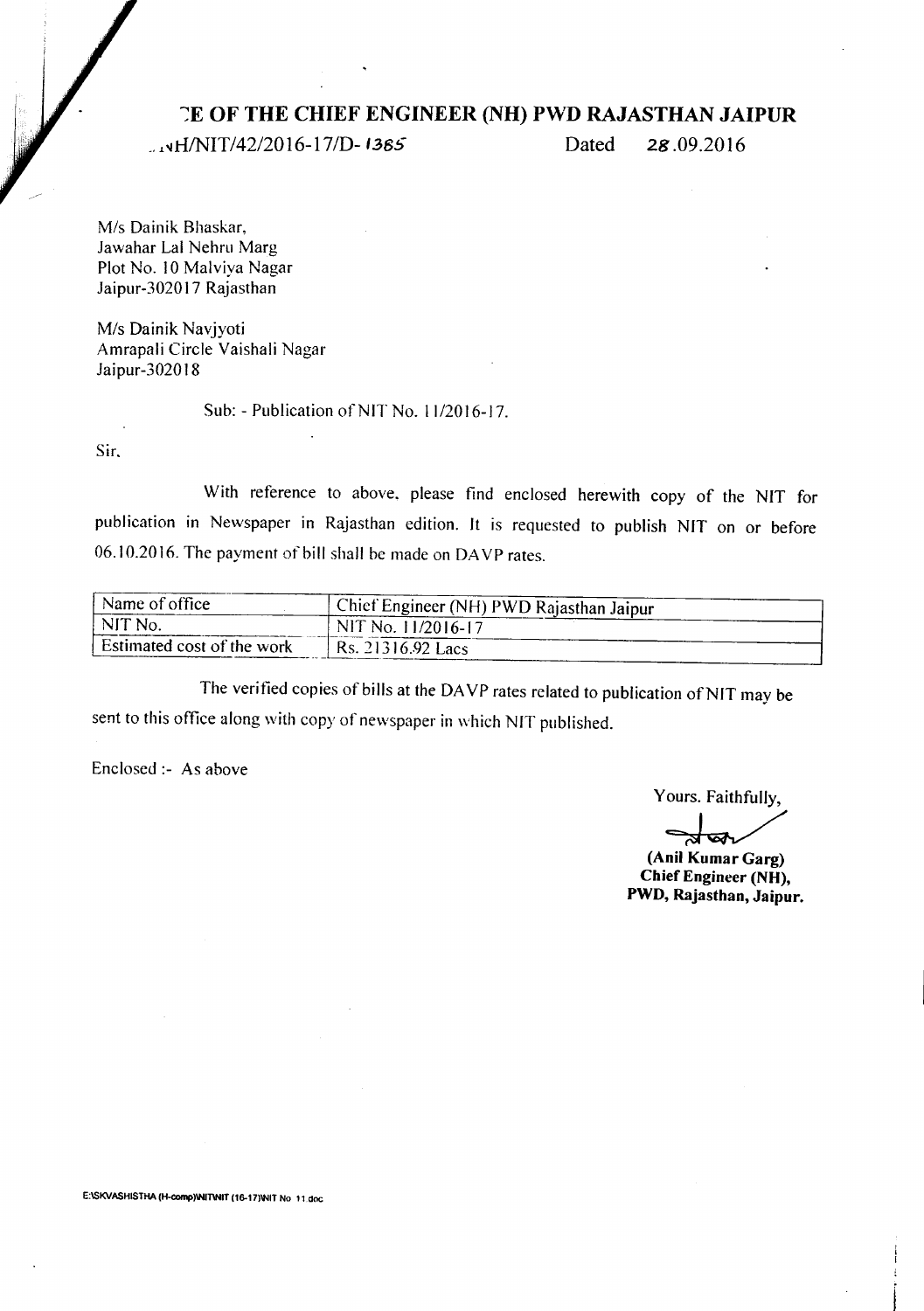#### **OFFICE OF THE CHIEF ENGINEER (NH) PWD RAJASTHAN JAIPUR**

*No.SEINHINIT/42/2016-17/D- 1385* Date 28.09.2016

*Mis* Times of India Anupum Chamber Tonk Road Near Laxmi Mandir Cinema Hall Jaipur

*Mis* The Hindustan Times B-17 Shiv Circle, Shiv Marg Bani Park, Jaipur.

*Mis* PIONEER New Paper Flat No. 201. B-87 Krishna Regency Shyamnagar, Jaipur- 302019

*Mis* The Hindu News Paper Plot No. DE-75, Siwar Area Bapu Nagar Jaipur-302015 Ph. 9829016305

Sub: - Publication of NIT No. 11/2016-17.

Sir,

÷,

With reference to above. please find enclosed herewith copy of the NIT for publication in Newspaper in all edition. It is requested to publish NIT on or before 06.10.2016. The payment of bill shall be made on DAVP rates.

| Name of office             | Graden Chief Engineer (NH) PWD Rajasthan Jaipur |
|----------------------------|-------------------------------------------------|
| NIT No.                    | NIT No. 11/2016-17                              |
| Estimated cost of the work | $RS. 21316.92$ Lacs                             |

The verified copies of bills at the DAVP rates related to publication of NIT may be sent to this office along with copy of newspaper in which NIT published.

Enclosed: - As above

Yours Faithfully,

~

**(Anil Kumar Garg) Chief Engineer (NH), PWD, Rajasthan, Jaipur.**

E:ISKVASHISTHA (H-comp)INITlNIT (16-17)INIT No. II.doc.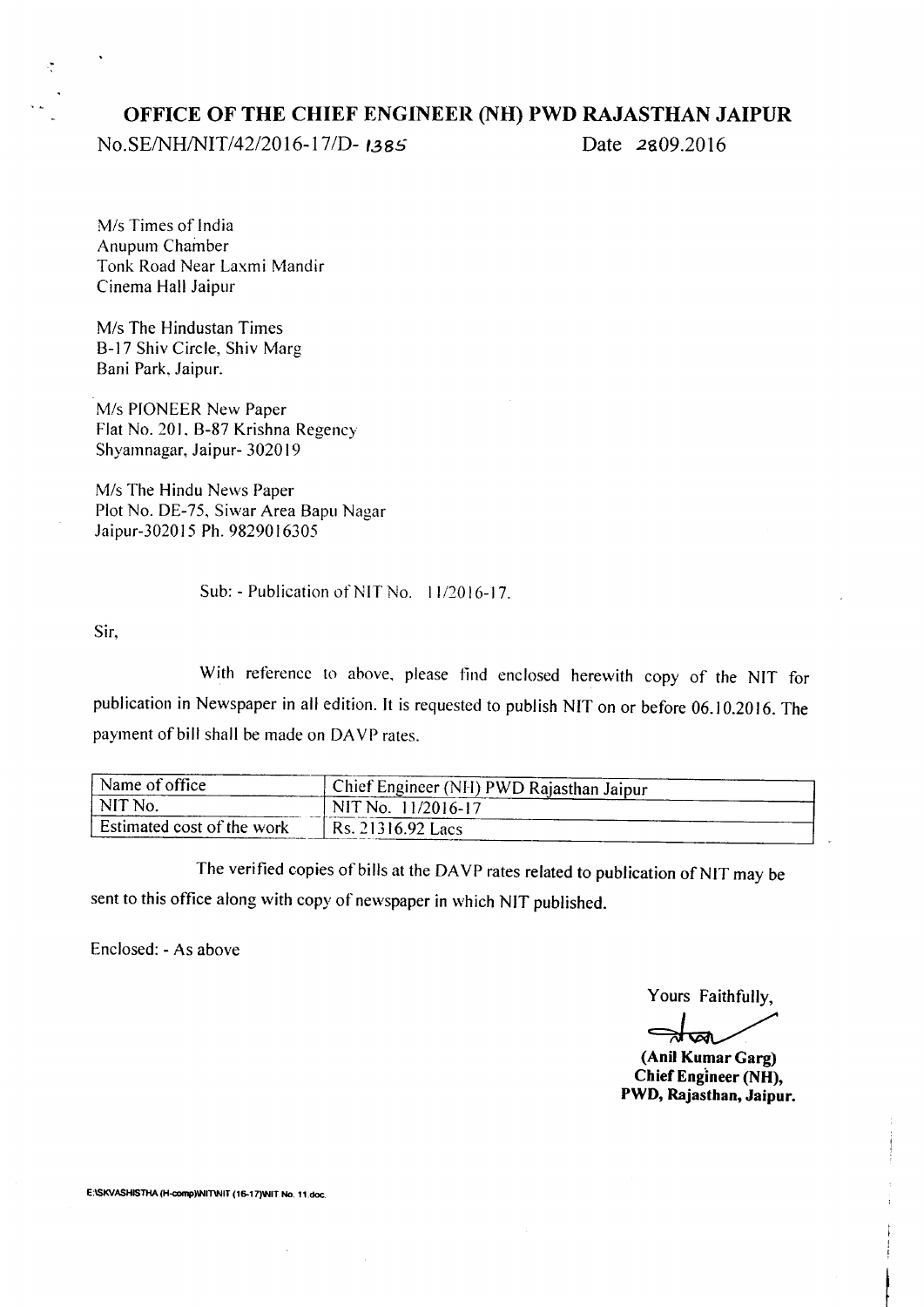समाचार पत्रों में प्रकाशनार्थ एवं बेवसाईड पर अपलोड करने हेतू

कार्यालय मुख्य अभियन्ता(एनएच) सार्वजनिक निर्माण विभाग, राजस्थान, जयपूर

<sup>~</sup> 3ltTr 3@r/~.-q=q./f.'rfctc:1/42/2016-17 /~- *138S* ~: 28.09.2016

### <u>निविदा सूचना संख्या 11 / 2016-17</u>

राजस्थान के राज्यपाल महोदय की ओर से राष्ट्रीय राजमार्ग सडकों के कार्यो के लिये निविदा प्रपत्र में अंकित पैकेज के कार्य संख्या 1 से 23 के लिए उपयुक्त श्रेणी में सार्वजनिक निर्माण विभाग राजस्थान में पंजीकृत संवेदकों एवं राज्य सरकार ⁄ केन्द्रीय सरकार के अ सगठनो $\!/$ केन्द्रीय लोक निर्माण विभाग $\!/$  डाक एवं) दूर संचार $\!/$  रेल्वे $\!/$  इत्यादि में पंजीकृत सवेदकों, जो कि राजस्थान सरकार के विभिन्न सक्षम श्रेणी के संवेदकों हो, से निर्धारित निर्वित प्रपत्र में ई-प्रोक्यूरमेन्ट प्रकिया हेतु ऑन लाईन निविदाऐं आमंत्रित की जाती है।

| कुल निविदा के कार्य                                                                                  | $\ddot{\cdot}$ | तेईस कार्यों हेत्                 |
|------------------------------------------------------------------------------------------------------|----------------|-----------------------------------|
| कुल निविदाओं की अनुमानित लागत                                                                        | ٠              | 21316.92 लाख                      |
| ऑन लाईन निविदा फार्म मिलने की तारीख                                                                  |                | 07.10.2016 से 06.11.2016          |
|                                                                                                      |                | सायंकाल 6.00 बजे तक               |
| ऑन लाईन निविदा फार्म जमा कराने की तारीख                                                              |                | 07.11.2016 प्रातः 11.00 बजे तक    |
| ऑन लाईन निविदा खोलने की तारीख                                                                        |                | 07.11.2016 सायंकाल 4.00 बजे       |
| मुख्य अभियन्ता (एन.एच.) / संबंधित अधीक्षण<br>अभियन्ता कार्यालय में धरोहर राशि जमा कराने<br>की दिनांक |                | 04.11.2016 को प्रातः 11.00 बजे तक |
| सम्बन्धित अतिरिक्त मुख्य अभियन्ता कार्यालय, मे<br>धरोहर राशि जमा कराने की दिनांक                     |                | 07.11.2016 को प्रातः 11.00 बजे तक |
| सम्बन्धित अतिरिक्त मुख्य अभियन्ता कार्यालय, मे<br>प्रीबिड मीटिंग की दिनांक                           |                | 18.10.2016                        |
| दोष निवारण अवधि                                                                                      |                | नियमानुसार                        |
| निविदा वैधता अवधि                                                                                    | $\bullet$      | 150 दिवस                          |

निविदा से सम्बन्धित अन्य आवश्यक विवरण सडक परिवहन एवं राजमार्ग मंत्रालय की वेब साइट "https://morth.eproc.in" पर देखें जा सकते है।

(अनिल कुमार गर्ग) मुख्य अभियन्ता (एनएच) सा0नि0वि0, राज0, जयपुर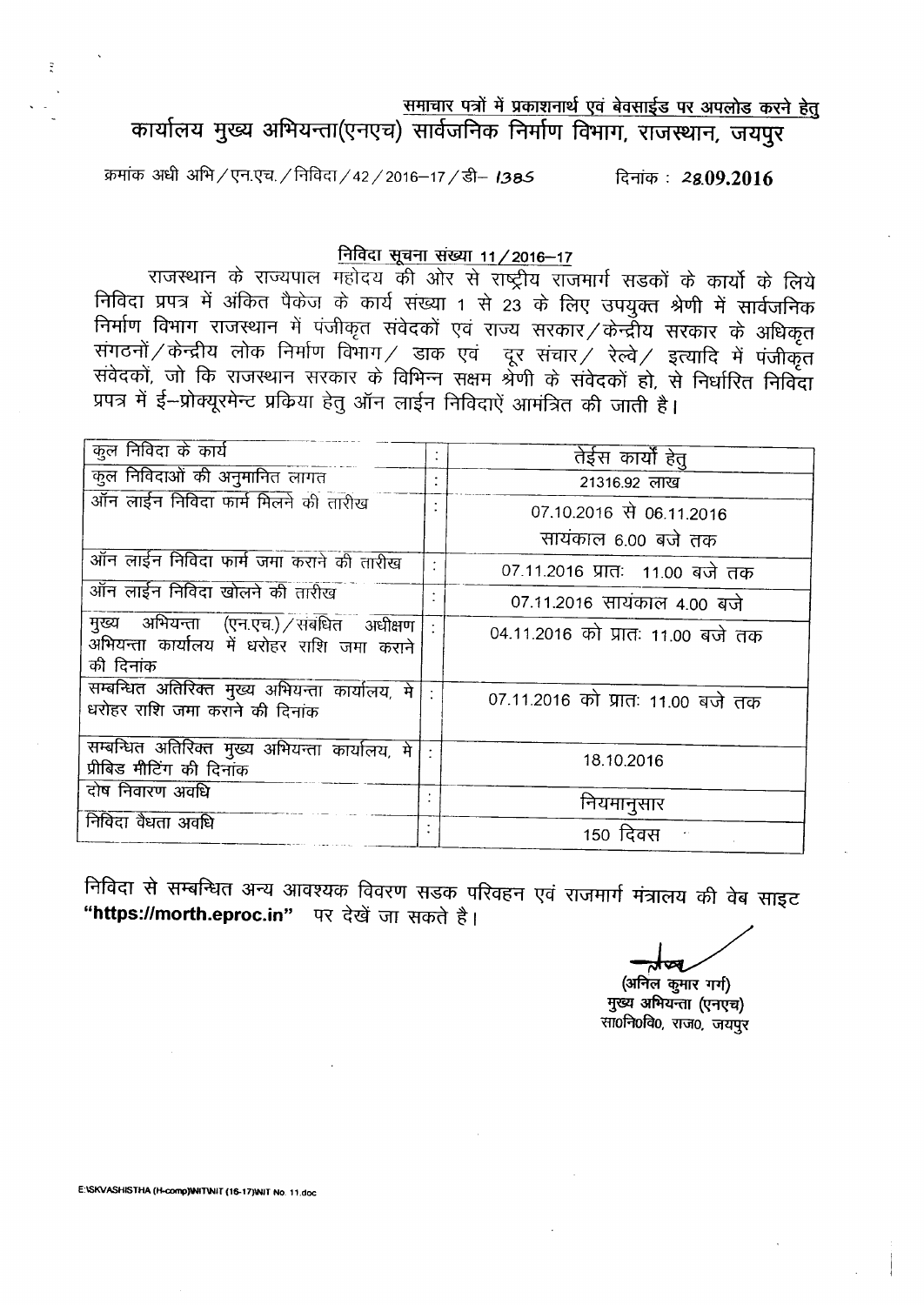For publication in News papers and upload on website OFFICE OF THE CHIEF ENGINEER (NH) PWD RAJASTHAN JAIPUR **No.SE/NH/NIT/42/2016-17/D-** 1385 Date: 2g09.2016

#### NIT No. 11 (2016-17)

The Chief Engineer (NH), PWD, Rajasthan, Jaipur on behalf of Governor of Rajasthan, invites online bids for e-tendering process from Competent Class/category Contractors registered in Public Works Department and equivalent Class/category Contractors registered in Central/State Governments and their undertakings/Central Public Works Department/Post and Telegraph Department/Railway etc. for the construction of work at S.No. 1 to 23 including defect liability period mentioned in tender documents.

| Total number of works in NIT                                                                          | ٠ | Twenty three works                       |
|-------------------------------------------------------------------------------------------------------|---|------------------------------------------|
| Total estimated cost of NIT                                                                           |   | 21316.92 lacs                            |
| On line tender downloading date                                                                       |   | 07.10.2016 to 06.11.2016<br>Upto 6.00 PM |
| On line tender Uploading date                                                                         | ٠ | Up to 07.11.2016 Upto 11.00 AM           |
| On line tender opening date in the office<br>of Additional Chief Engineer PWD Zone<br>Jodhpur         |   | 07.11.2016 at 4.00 PM                    |
| Deposit of earnest money in the office of<br>CE(NH)/ SE( NH)                                          | ٠ | Up to 04.11.2016 Upto 11.00 AM           |
| Deposit of earnest money in the office of<br><b>Concerned Additional Chief Engineer</b><br><b>PWD</b> | ٠ | Up to 07.11.2016 Upto 11.00 AM           |
| Pre-Bid meeting in the office of<br><b>Concerned Additional Chief Engineer</b><br><b>PWD</b>          |   | 18.10.2016                               |
| Defect liability period as per rules                                                                  |   | As per Rule                              |
| <b>Bid validity</b>                                                                                   |   | 150 Days                                 |

Transport & Highways website https://morth.eproc.in. The complete details related to NIT may be seen/visit on Ministry of Road

(Anil KumarGarg) Chief Engineer (NH), PWD, Rajasthan, Jaipur.

\

E:ISKVASHISTHA (H-comp)INITINIT (16-17)INIT No 11 doc.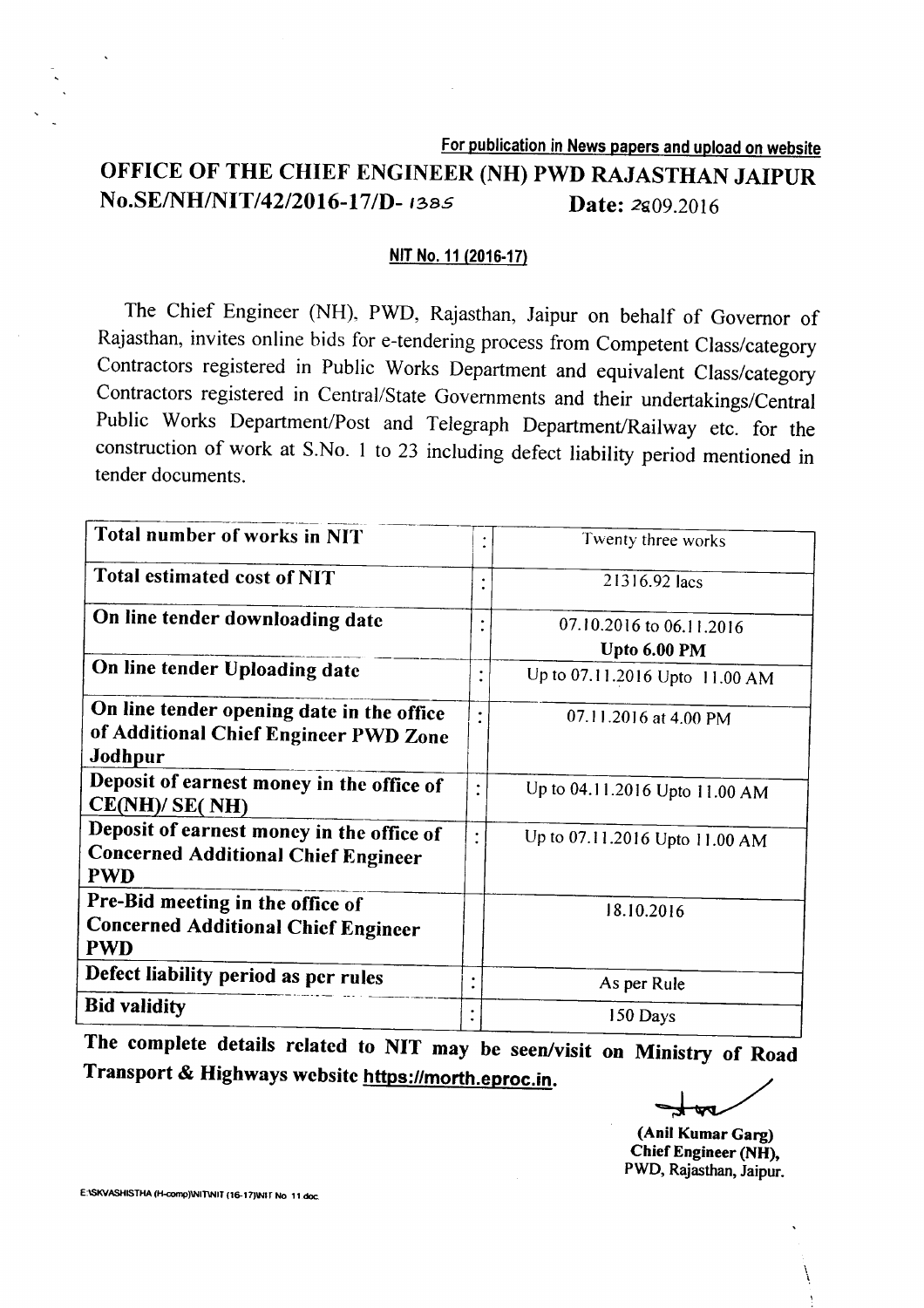#### राजस्थान सरकार राष्ट्रीय उच्च मार्ग परियोजना  $\overline{q}$ एंट्रस्तरीय निविदा सूचना

<sup>~</sup> ~- 11/2016-17/tt- .09.2016

#### <u>निविदा सूचना संख्या 11 ⁄ 2016–17</u>

राजस्थान के राज्यपाल महोदय की ओर से राष्ट्रीय राजमार्ग सडकों के कार्यों के लिये निविदा प्रपत्र में अं पैकेज के कार्य संख्या 1 से 23 के लिए के लिये राजस्थान सरकार में उपयुक्त श्रेणी में पंजीकृत संवेदकों और समकक्ष स जो कि केन्द्रीय लोक निर्माण विभाग, डाक एवं तार विभाग, रेल विभाग एवं अन्य केन्द्र / राज्य सरकार एवं उनके उपकम में  $\frac{1}{2}$  गंजीकृत संवेदकों से ई-टेन्डरिंग प्रकिया द्वारा ऑन लाइन निविदायें आमंत्रित की जाती है :-

| क.                      | कार्य का नाम                            | कार्य की  | धरोहर                   | निविदा शुल्क           | कार्य               | डिमाण्ड ड्राफ्ट के पक्ष में               | सम्बन्धित रा. | निविदा प्राप्ति  |
|-------------------------|-----------------------------------------|-----------|-------------------------|------------------------|---------------------|-------------------------------------------|---------------|------------------|
| सं.                     |                                         | अनुमानित  | राशि                    |                        | पूर्ण               |                                           | रा.मार्ग खण्ड | कार्यालय का नाम  |
|                         |                                         | लागत      | लाखों में               |                        | करने                |                                           | का नाम        |                  |
|                         |                                         | लाखों में |                         |                        | की                  |                                           |               |                  |
|                         |                                         |           |                         |                        | अवधि                |                                           |               |                  |
| $\mathbf{1}$            | $\overline{2}$                          | 3         | $\overline{\mathbf{4}}$ | 5                      | 6                   | $\overline{7}$                            | 8             | 9                |
| $\mathbf{1}$            | राष्ट्रीय राजमार्ग संख्या               | 873.00    | एसबी                    | रटेशनरी                | $9$ $H\overline{6}$ | पे एण्ड अकाउण्ट्स ओफिसर,                  | जोघपुर        | अतिरिक्त मुख्य   |
|                         | 114 (जोधपुर-पोकरण)                      |           | डी की                   | चार्जेज रू.            |                     | सिडक एव परिवहन एवं राजमार्ग               |               | अभियन्ता सानिवि, |
|                         | के किमी. 4/0 से                         |           | धारा 16                 | $1000+$                |                     | मंत्रालय नई दिल्ली एट नई                  |               | सम्भाग- जोधपुर   |
|                         | 11 /0 में दो लेन से                     |           | के                      | निविदा                 |                     | दिल्ली राशि रू. 6900 ⁄ – एवं              |               |                  |
|                         | दो लेन मय पेव्ड                         |           | अनुसार                  | शुल्क 5000+            |                     | राशि रू. 2000 ⁄ – महासचिव                 |               |                  |
|                         | शोल्डर चौडाईकरण<br>का कार्य             |           | ਣੇਹ                     | 15% वेट                |                     | इण्डियन रोड कांग्रेस नई दिल्ली            |               |                  |
|                         |                                         |           |                         |                        |                     | पक्ष में तथा राशि रू.                     |               |                  |
|                         |                                         |           |                         |                        |                     | 1295 ⁄ – मैसर्स सी1 इण्डिया               |               |                  |
|                         |                                         |           |                         |                        |                     | प्रा. लि. नई दिल्ली ई—पेमेन्ट<br>द्वारा । |               |                  |
| $\sqrt{2}$              | राष्ट्रीय राजमार्ग संख्या               | 775.49    | एस.बी.                  | स्टेशनरी               | 9 माह               | पे एण्ड अकाउण्ट्स ओफिसर,                  |               |                  |
|                         | 758 (राजसमन्द-                          |           | डी. की                  | यार्जेज रू.            |                     | सिडक एव परिवहन एवं राजमार्ग               | उदयपुर        | अतिरिक्त मुख्य   |
|                         | कुंवारिया) पर स्थित                     |           | धारा १६                 | 1000+                  |                     | .<br>मंत्रालय नई दिल्ली एट नई             |               | अभियन्ता सानिवि, |
|                         | विभिन्न गांव में                        |           | के                      | निविदा                 |                     | दिल्ली राशि रू. 6900 ⁄ – एवं              |               | सम्भाग- उदयपुर   |
|                         | बाइपास निर्माण के                       |           |                         |                        |                     | राशि रू. 2000 ∕ -- महासचिव                |               |                  |
|                         | कारण छूट हुए भागों                      |           | अनुसार<br>ਵੇਧ           | शुल्क ५०००+            |                     | इण्डियन रोड कांग्रेस नई दिल्ली            |               |                  |
|                         | की मरम्मत का कार्य                      |           |                         | 15% वेट                |                     | पक्ष में तथा राशि रू                      |               |                  |
|                         |                                         |           |                         |                        |                     | 1295 ⁄ — मैसर्स सी1 इण्डिया               |               |                  |
|                         |                                         |           |                         |                        |                     | प्रा. लि. नई दिल्ली ई-पेमेन्ट             |               |                  |
|                         |                                         |           |                         |                        |                     | द्वारा ।                                  |               |                  |
| 3                       | राष्ट्रीय राजमार्ग संख्या               | 632.19    | एस.बी.                  | स्टेशनरी               | <b>8 माह</b>        | पे एण्ड अकाउण्ट्स ओफिसर,                  | उदयपुर        | अतिरिक्त मुख्य   |
|                         | 758 पर स्थित विभिन्न                    |           | डी की                   | चार्जेज रू.            |                     | सिडक एव परिवहन एवं राजमार्ग               |               | अभियन्ता सानिवि, |
|                         | गांवों (पोटला, गठीला,                   |           | धारा १६                 | $1000+$                |                     | मंत्रालय नई दिल्ली एट नई                  |               | सम्भाग- अजमेर    |
|                         | भुणास, कारोई, पुर)<br>बाइपास निर्माण के |           | के                      | निविदा                 |                     | दिल्ली राशि रू. 6900/– एवं                |               |                  |
|                         | कारण छूट हुए भागों                      |           | अनुसार                  | शुल्क 5000+            |                     | राशि रू. 2000 ⁄ – महासचिव                 |               |                  |
|                         | की मरम्मत का कार्य                      |           | देय                     | 15% वेट                |                     | .<br>इण्डियन रोड कांग्रेस नई दिल्ली       |               |                  |
|                         |                                         |           |                         |                        |                     | के पक्ष में तथा राशि रू.                  |               |                  |
|                         |                                         |           |                         |                        |                     | 1295 / – मैसर्स सी1 इण्डिया               |               |                  |
|                         |                                         |           |                         |                        |                     | प्रा. लि. नई दिल्ली ई-पेमेन्ट<br>द्वारा । |               |                  |
| $\overline{\mathbf{A}}$ | राष्ट्रीय राजमार्ग संख्या               | 757.59    | एस.बी.                  | स्टेशनरी               | 8 माह               | पे एण्ड अकाउण्ट्स ओफिसर,                  |               |                  |
|                         | 8 पर शाहपुरा कस्बे में                  |           | डी. की                  | चार्जेज रू.            |                     | सिडक एव परिवहन एवं राजमार्ग               | जयपुर–।       | अतिरिक्त मुख्य   |
|                         | बाईपास निर्माण के                       |           | धारा १६                 | 1000+                  |                     | मंत्रालय नई दिल्ली एट नई                  |               | अभियन्ता सानिवि, |
|                         | कारण छूट हुए भागों                      |           | के                      | निविदा                 |                     | दिल्ली राशि रू. 6900/- एवं                |               | सम्भाग-          |
|                         | की मरम्मत का कार्य                      |           |                         |                        |                     | राशि रू. 2000 ⁄ – महासचिव                 |               | जयपुर-11         |
|                         |                                         |           | अनुसार<br>देय           | शूल्क 5000+<br>15% ਧੇਟ |                     | इण्ड्यिन रोड कांग्रेस नई दिल्ली           |               |                  |
|                         |                                         |           |                         |                        |                     | कि पक्ष में तथा राशि रू.                  |               |                  |
|                         |                                         |           |                         |                        |                     | 1295 ⁄ — मैसर्स सी1 इण्डिया               |               |                  |
|                         |                                         |           |                         |                        |                     | प्रा. लि. नई दिल्ली ई--पेमेन्ट            |               |                  |
|                         |                                         |           |                         |                        |                     | द्रारा ।                                  |               |                  |

E:ISKVASHISTHA (H-comp)INITINIT (16-17)INIT No. 11.doc.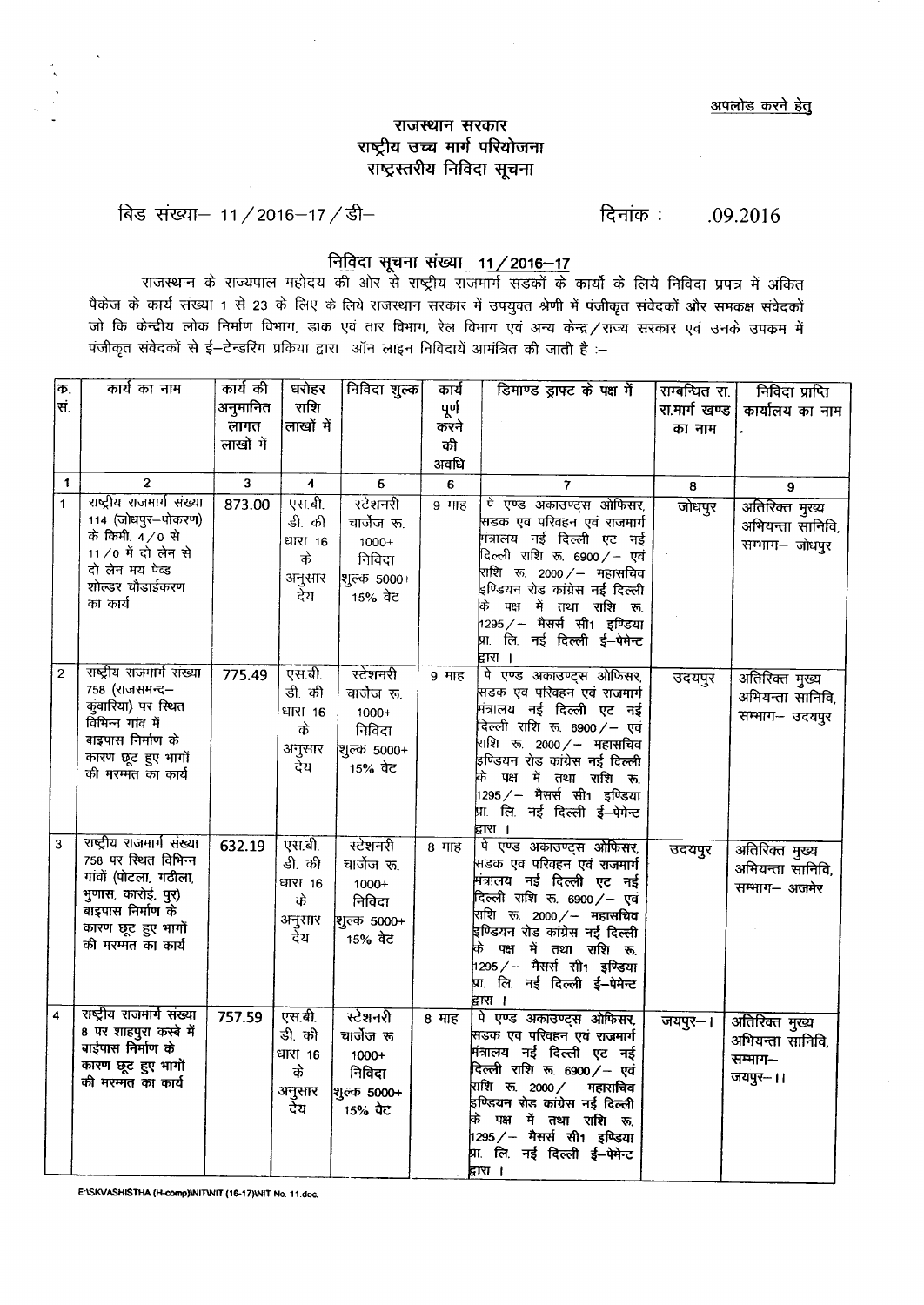|                | ĪΦ. | कार्य का नाम                                | कार्य की     | धरोहर            | निविदा शुल्क            | कार्य  | डिमाण्ड ड्राफ्ट के पक्ष में                                              | सम्बन्धित रा. | निविदा प्राप्ति          |
|----------------|-----|---------------------------------------------|--------------|------------------|-------------------------|--------|--------------------------------------------------------------------------|---------------|--------------------------|
|                | स.  |                                             | अनुमानित     | राशि             |                         | पूर्ण  |                                                                          | रा.मार्ग खण्ड | कार्यालय का नाम          |
|                |     |                                             | लागत         | लाखों में        |                         | करने   |                                                                          | का नाम        |                          |
|                |     |                                             | लाखों में    |                  |                         | की     |                                                                          |               |                          |
|                |     |                                             |              |                  |                         | अवधि   |                                                                          |               |                          |
|                | 1   | $\overline{2}$<br>राष्ट्रीय राजमार्ग संख्या | $\mathbf{3}$ | 4                | 5                       | 6      | 7                                                                        | 8             | 9                        |
|                | 5   | 11 (आगरा-जयपुर)पर                           | 523.80       | एस.बी.<br>डी. की | स्टेशनरी<br>चार्जेज रू. | 8 माह  | पे एण्ड अकाउण्ट्स ओफिसर,<br>सडक एव परिवहन एवं राजमार्ग                   | जयपुर-।       | अतिरिक्त मुख्य           |
|                |     | स्थित महवा कस्बे में                        |              | धारा 16          | $1000+$                 |        | मंत्रालय नई दिल्ली एट नई                                                 |               | अभियन्ता सानिवि,         |
|                |     | बाईपास निर्माण के                           |              | के               | निविदा                  |        | दिल्ली राशि रू. 6900 ⁄ – एवं                                             |               | सम्भाग-भरतपुर            |
|                |     | कारण छूट हुए भागो                           |              | अनुसार           | शुल्क 5000+             |        | राशि रू 2000 / - महासचिव                                                 |               |                          |
|                |     | की मरम्मत का कार्य                          |              | देय              | 15% वेट                 |        | इण्डियन रोड कांग्रेस नई दिल्ली                                           |               |                          |
|                |     |                                             |              |                  |                         |        | पक्ष में तथा राशि रू                                                     |               |                          |
|                |     |                                             |              |                  |                         |        | 1295 ⁄ – मैसर्स सी1 इण्डिया<br>प्रा. लि. नई दिल्ली ई-पेमेन्ट             |               |                          |
|                |     |                                             |              |                  |                         |        | द्वारा ।                                                                 |               |                          |
|                | 6   | राष्ट्रीय राजमार्ग संख्या                   | 704.04       | एस.बी.           | स्टेशनरी                | 8 माह  | पे एण्ड अकाउण्ट्स ओफिसर,                                                 | चूरू          | अतिरिक्त मुख्य           |
|                |     | 11 पर स्थित सीकर                            |              | डी की            | चार्जेज रू.             |        | सिडक एव परिवहन एवं राजमार्ग                                              |               | अभियन्ता सानिवि.         |
|                |     | शहर में बाईपास                              |              | धारा 16          | $1000+$                 |        | मंत्रालय नई दिल्ली एट नई                                                 |               | सम्भाग--बीकानेर          |
|                |     | निर्माण के कारण छूट<br>हुए भागों की मरम्मत  |              | के               | निविदा                  |        | दिल्ली राशि रू. 6900 ⁄ – एवं                                             |               |                          |
|                |     | का कार्य                                    |              | अनुसार           | शुल्क 5000+             |        | राशि रू. 2000 ⁄ – महासचिव<br>इण्डियन रोड कांग्रेस नई दिल्ली              |               |                          |
|                |     |                                             |              | देय              | 15% वेट                 |        | पक्ष में तथा राशि रू.<br>कि                                              |               |                          |
|                |     |                                             |              |                  |                         |        | 1295 / – मैसर्स सी1 इण्डिया                                              |               |                          |
|                |     |                                             |              |                  |                         |        | ष्रा. लि. नई दिल्ली ई—पेमेन <del>्ट</del>                                |               |                          |
| $\overline{7}$ |     | राष्ट्रीय राजमार्ग संख्या                   |              |                  |                         |        | द्वारा ।                                                                 |               |                          |
|                |     | 12 पर स्थित चाकसू                           | 1183.38      | एस.बी.<br>डी. की | स्टेशनरी<br>चार्जेज रू. | 10 माह | पे एण्ड अकाउण्ट्स ओफिसर,<br>सिडक एव परिवहन एवं राजमार्ग                  | जयपुर–        | अतिरिक्त मुख्य           |
|                |     | कस्बे में बाईपास                            |              | धारा 16          | $1000+$                 |        | मंत्रालय नई दिल्ली एट नई                                                 | प्रथम         | अभियन्ता सानिवि,         |
|                |     | निर्माण के कारण छूट                         |              | के               | निविदा                  |        | दिल्ली राशि रू. 6900 ⁄ – एवं                                             |               | सम्भाग—जयपुर—<br>द्वितीय |
|                |     | हुए भागों की मरम्मत<br>का कार्य             |              | अनुसार           | शुल्क 5000+             |        | राशि रू. 2000 ⁄ — महासचिव                                                |               |                          |
|                |     |                                             |              | ਦੇ ਪ             | 15% वेट                 |        | .<br>इण्डियन रोड कांग्रेस नई दिल्ली                                      |               |                          |
|                |     |                                             |              |                  |                         |        | पक्ष में तथा राशि रू.<br>के<br>1295 / – मैसर्स सी1 इण्डिया               |               |                          |
|                |     |                                             |              |                  |                         |        | प्रा लि. नई दिल्ली ई--पेमेन्ट                                            |               |                          |
|                |     |                                             |              |                  |                         |        | द्वारा ।                                                                 |               |                          |
| $\bf{8}$       |     | राष्ट्रीय राजमार्ग संख्या<br>12 के किमी.    | 1262.74      | एस.बी.           | स्टेशनरी                | 11 गाह | पे एण्ड अकाउण्ट्स ओफिसर,                                                 | कोटा          | अतिरिक्त मुख्य           |
|                |     | 205 / 127 से                                |              | डी. की           | चार्जेज रू.             |        | सिडक एव परिवहन एवं राजमार्ग                                              |               | अभियन्ता सानिवि,         |
|                |     | 212/088 में बाईपास                          |              | धारा 16<br>के    | $1000+$<br>निविदा       |        | <sup> </sup> मंत्रालय नई दिल्ली एट नई<br>दिल्ली राशि रू. 6900 ⁄ – एवं    |               | सम्भाग–कोटा              |
|                |     | निर्माण के कारण छूट                         |              | अनुसार           | शुल्क ५०००+             |        | राशि रू. 2000/— महासचिव                                                  |               |                          |
|                |     | हुए भागों की मरम्मत                         |              | ਵੇਧ              | 15% वेट                 |        | इण्डियन रोड कांग्रेस नई दिल्ली                                           |               |                          |
|                |     | का कार्य                                    |              |                  |                         |        | पक्ष में तथा राशि रू.<br>ÞБ.                                             |               |                          |
|                |     |                                             |              |                  |                         |        | 1295 / — मैसर्स सी1 इण्डिया<br>प्रा. लि. नई दिल्ली ई—पेमेन <del>्ट</del> |               |                          |
|                |     |                                             |              |                  |                         |        | द्वारा ।                                                                 |               |                          |
| 9              |     | राष्ट्रीय राजमार्ग संख्या                   | 2479.50      | एस.बी.           | स्टेशनरी                | 11 माह | पे एण्ड अकाउण्ट्स ओफिसर,                                                 | पाली          | अतिरिक्त मुख्य           |
|                |     | 14 के ब्यावर (0/0 से                        |              | डी. की           | चार्जेज रू.             |        | सिडक एव परिवहन एवं राजमार्ग                                              |               | अभियन्ता सानिवि,         |
|                |     | 8/0, सेंदरा (किमी.<br>11/0 से 17/0), बर     |              | धारा १६          | $1000+$                 |        | मंत्रालय नई दिल्ली एट नई                                                 |               | सम्भाग-जोधपुर            |
|                |     | (किमी. 23/0 से                              |              | के               | निविदा                  |        | दिल्ली राशि रू. 6900 ⁄ – एवं<br>राशि रू. 2000 ⁄ – महासचिव                |               |                          |
|                |     | 27/0), पीपलियाकला                           |              | अनुसार           | शुल्क 5000+             |        | इण्डियन रोड कांग्रेस नई दिल्ली                                           |               |                          |
|                |     | (किमी. 41/200 से                            |              | देय              | 15% वेट                 |        | कि पक्ष में तथा राशि रू.                                                 |               |                          |
|                |     | 44 / 100), चन्दवाल                          |              |                  |                         |        | 1295 / – मैसर्स सी1 इण्डिया                                              |               |                          |
|                |     | (किमी. 50/500 से                            |              |                  |                         |        | थ्रा. लि. नई दिल्ली ई--पेमेन्ट                                           |               |                          |
|                |     | 53/0, साण्डेराव<br>(किमी. 163/500 से        |              |                  |                         |        | द्वारा ।                                                                 |               |                          |
|                |     | 167/100).                                   |              |                  |                         |        |                                                                          |               |                          |
|                |     | सुमेरपुर–शिवगंज                             |              |                  |                         |        |                                                                          |               |                          |
|                |     | (किमी. 180/500 से                           |              |                  |                         |        |                                                                          |               |                          |
|                |     | 190/500), सिरोही                            |              |                  |                         |        |                                                                          |               |                          |
|                |     | (किमी. 218 / 300 से                         |              |                  |                         |        |                                                                          |               |                          |

 $\langle \cdot \rangle$ 

E:\SKVASHISTHA (H-comp)\NIT\NIT (16-17)\NT No. 11.doc

 $\sim$   $\sim$ 

 $\begin{array}{c} \frac{1}{2} \\ \frac{1}{2} \\ \frac{1}{2} \end{array}$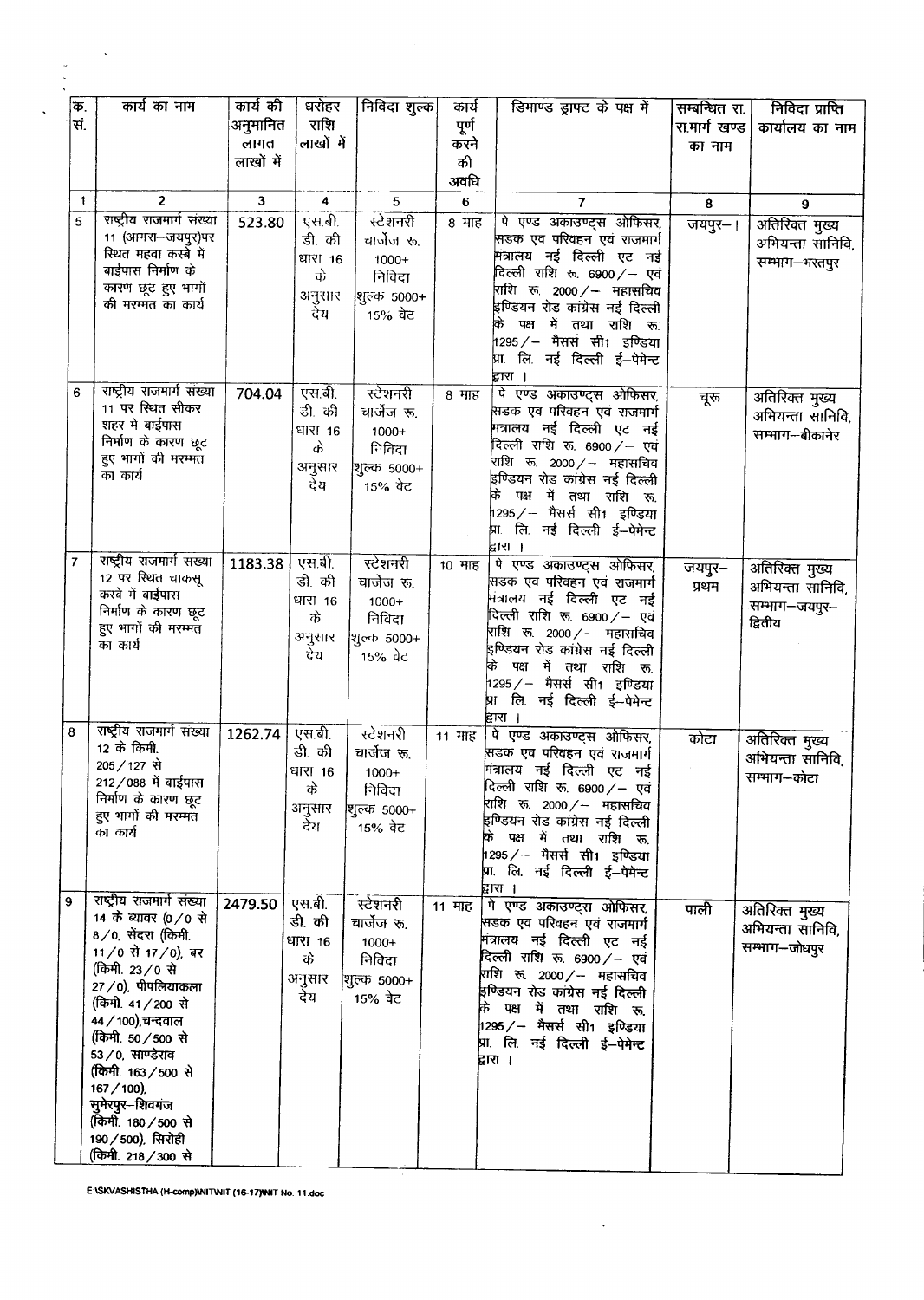| ÞБ.<br>सं. | कार्य का नाम                                                                                                                                                                                     | कार्य की<br>अनुमानित<br>लागत<br>लाखों में | घरोहर<br>राशि<br>लाखों में                         | निविदा शुल्क                                                           | कार्य<br>पूर्ण<br>करने<br>की<br>अवधि | डिमाण्ड ड्राफ्ट के पक्ष में                                                                                                                                                                                                                                                                                 | सम्बन्धित रा.<br>रा.मार्ग खण्ड<br>का नाम | निविदा प्राप्ति<br>कार्यालय का नाम                   |
|------------|--------------------------------------------------------------------------------------------------------------------------------------------------------------------------------------------------|-------------------------------------------|----------------------------------------------------|------------------------------------------------------------------------|--------------------------------------|-------------------------------------------------------------------------------------------------------------------------------------------------------------------------------------------------------------------------------------------------------------------------------------------------------------|------------------------------------------|------------------------------------------------------|
| 1          | $\overline{2}$                                                                                                                                                                                   | 3                                         | 4                                                  | 5.                                                                     | 6                                    | $\overline{7}$                                                                                                                                                                                                                                                                                              | 8                                        | 9                                                    |
|            | 228 / 800) एवं<br>झाडोली कस्बे गे<br>बाईपास निर्माण के<br>कारण छूट हुए भागों<br>की मरम्मत का कार्य                                                                                               |                                           |                                                    |                                                                        |                                      |                                                                                                                                                                                                                                                                                                             |                                          |                                                      |
| 10         | राष्ट्रीय राजमार्ग संख्या<br>15 के<br>(बीकानेर-श्रीयंगानगर)<br>किमी. 233/0 से<br>241/0 (श्रीगंगानगर<br>शहर) में बाईपास<br>निर्माण के कारण छूट<br>हुए भागों की मरम्मत<br>का कार्य                 | 517.65                                    | एस.बी.<br>डी. की<br>धारा 16<br>के<br>अनुसार<br>देय | स्टेशनरी<br>चार्जेज रू.<br>$1000+$<br>निविदा<br>शूल्क 5000+<br>15% वेट | 8 माह                                | पे एण्ड अकाउण्ट्स ओफिसर,<br>सिडक एव परिवहन एवं राजमार्ग<br>मित्रालय नई दिल्ली एट नई<br>दिल्ली राशि रू. 6900/- एवं<br>राशि रू. 2000 /– महासचिव<br>इण्डियन रोड कांग्रेस नई दिल्ली<br>पक्ष में तथा राशि रू.<br>1295 / — मैसर्स सी1 इण्डिया<br>प्रा लि. नई दिल्ली ई—पेमेन्ट<br>द्वारा ।                         | बीकानेर                                  | अतिरिक्त मुख्य<br>अभियन्ता सानिवि,<br>सम्भाग–बीकानेर |
| 11         | राष्ट्रीय राजमार्ग संख्या<br>15 के<br>(बीकानेर–श्रीगंगानगर)<br>किमी. 242/750 से<br>248 / 650 (श्रीगंगानगर<br>शहर) में बाईपास<br>निर्माण के कारण छूट<br>हुए भागों की मरम्मत<br>का कार्य           | 752.55                                    | एस.बी.<br>डी. की<br>धारा 16<br>के<br>अनुसार<br>ਖੇਧ | स्टेशनरी<br>चार्जेज रू.<br>$1000+$<br>निविदा<br>शूल्क 5000+<br>15% वेट | 8 माह                                | पे एण्ड अकाउण्ट्स ओफिसर,<br>सिडक एव परिवहन एवं राजमार्ग<br>मंत्रालय नई दिल्ली एट नई<br>दिल्ली राशि रू. 6900 ⁄ – एवं<br>राशि रू. 2000 ⁄ – महासचिव<br>इण्डियन रोड कांग्रेस नई दिल्ली<br>पक्ष में तथा राशि रू.<br>1295 / – मैसर्स सी1 इण्डिया<br>.<br>प्रा. लि. नई दिल्ली ई <mark>—पेमेन्ट</mark><br>द्वारा ।  | बीकानेर                                  | अतिरिक्त मुख्य<br>अभियन्ता सानिवि,<br>सम्भाग–बीकानेर |
| 12         | राष्ट्रीय राजमार्ग संख्या<br>15 के<br>(बीकानेर-श्रीगंगानगर)<br>किमी. 0/0 से<br>10/630 (बीकानेर<br>शहर) में बाईपास<br>निर्माण के कारण छूट<br>हुए भागों की मरम्मत<br>का कार्य                      | 693.39                                    | एस.बी.<br>डी. की<br>धारा 16<br>के<br>अनुसार<br>देय | स्टेशनरी<br>चार्जेज रू.<br>$1000+$<br>निविदा<br>शिल्क 5000+<br>15% वेट | 8 माह                                | पे एण्ड अकाउण्ट्स ओफिसर<br>.<br>सडक एव परिवहन एवं राजमार्ग<br>गंत्रालय नई दिल्ली एट नई<br>दिल्ली राशि रू. 6900 ⁄ – एवं<br>राशि रू. 2000 ⁄ – महासचिव<br><sup>नष्टियन</sup> रोड कांग्रेस नई दिल्ली<br>पक्ष में तथा राशि रू.<br>कि<br>1295 / — मैसर्स सी1 इण्डिया<br>प्रा. लि. नई दिल्ली ई—पेमेन्ट<br>द्वारा । | बीकानेर                                  | अतिरिक्त मुख्य<br>अभियन्ता सानिवि,<br>सम्भाग-बीकानेर |
| 13         | राष्ट्रीय राजमार्ग संख्या<br>15 के<br>(बीकानेर—जैसलमेर)<br>किमी. ०/० से<br>4/200 (बीकानेर<br>शहर) में बाईपास<br>निर्माण के कारण छूट<br>हुए भागों की मरम्मत<br>का कार्य                           | 609.00                                    | एस.बी.<br>डी. की<br>धारा 16<br>के<br>अनुसार<br>देय | स्टेशनरी<br>चार्जेज रू.<br>1000+<br>निविदा<br>शूल्क 5000+<br>15% वेट   | <b>8 माह</b>                         | पे एण्ड अकाउण्ट्स ओफिसर,<br>सिडक एव परिवहन एवं राजमार्ग<br>मंत्रालय नई दिल्ली एट नई<br>दिल्ली राशि रू. ६९०० ⁄ – एवं<br>राशि रू. 2000 ⁄ – महासचिव<br>.<br>इण्डियन रोड कांग्रेस नई दिल्ली<br>पक्ष में तथा राशि रू.<br> 1295 / -- मैसर्स सी1 इण्डिया<br>प्रा. लि. नई दिल्ली ई—पेमेन <del>्ट</del><br>द्वारा ।  | बीकानेर                                  | अतिरिक्त मुख्य<br>अभियन्ता सानिवि,<br>सम्भाग-बीकानेर |
| 14         | राष्ट्रीय राजमार्ग संख्या<br>65 के<br>(फतेहपुर–अम्बाला)<br>किमी. 23/0 से<br>38 / 0 (चूरू) एवं<br>91/0 से 102/200<br>(राजगढ) में बाईपास<br>निर्माण के कारण छूट<br>हुए भागों की मरम्मत<br>का कार्य | 1027.89                                   | एस.बी.<br>उी. की<br>धारा 16<br>के<br>अनुसार<br>देय | स्टेशनरी<br>चार्जेज रू.<br>$1000+$<br>निविदा<br>शुल्क 5000+<br>15% वेट | 10 माह                               | पे एण्ड अकाउण्ट्स ओफिसर,<br>सडक एव परिवहन एवं राजमार्ग<br>•ात्रालय नई दिल्ली एट नई<br>दिल्ली राशि रू. 6900 ⁄ – एवं<br>राशि रू. 2000 ⁄ – महासचिव<br>इण्डियन रोड कांग्रेस नई दिल्ली<br>पक्ष में तथा राशि रू.<br>1295 / — मैसर्स सी1 इण्डिया<br> प्रा. लि. नई दिल्ली ई <del>-</del> पेमेन्ट<br>द्वारा ।        | चूरु                                     | अतिरिक्त मुख्य<br>अभियन्ता सानिवि,<br>सम्भाग–बीकानेर |

 $\mathcal{L}_{\mathcal{L}}$ 

 $\epsilon$ 

E:\SKVASHISTHA (H-comp)\NIT\NIT (16-17)\NIT No. 11.doc.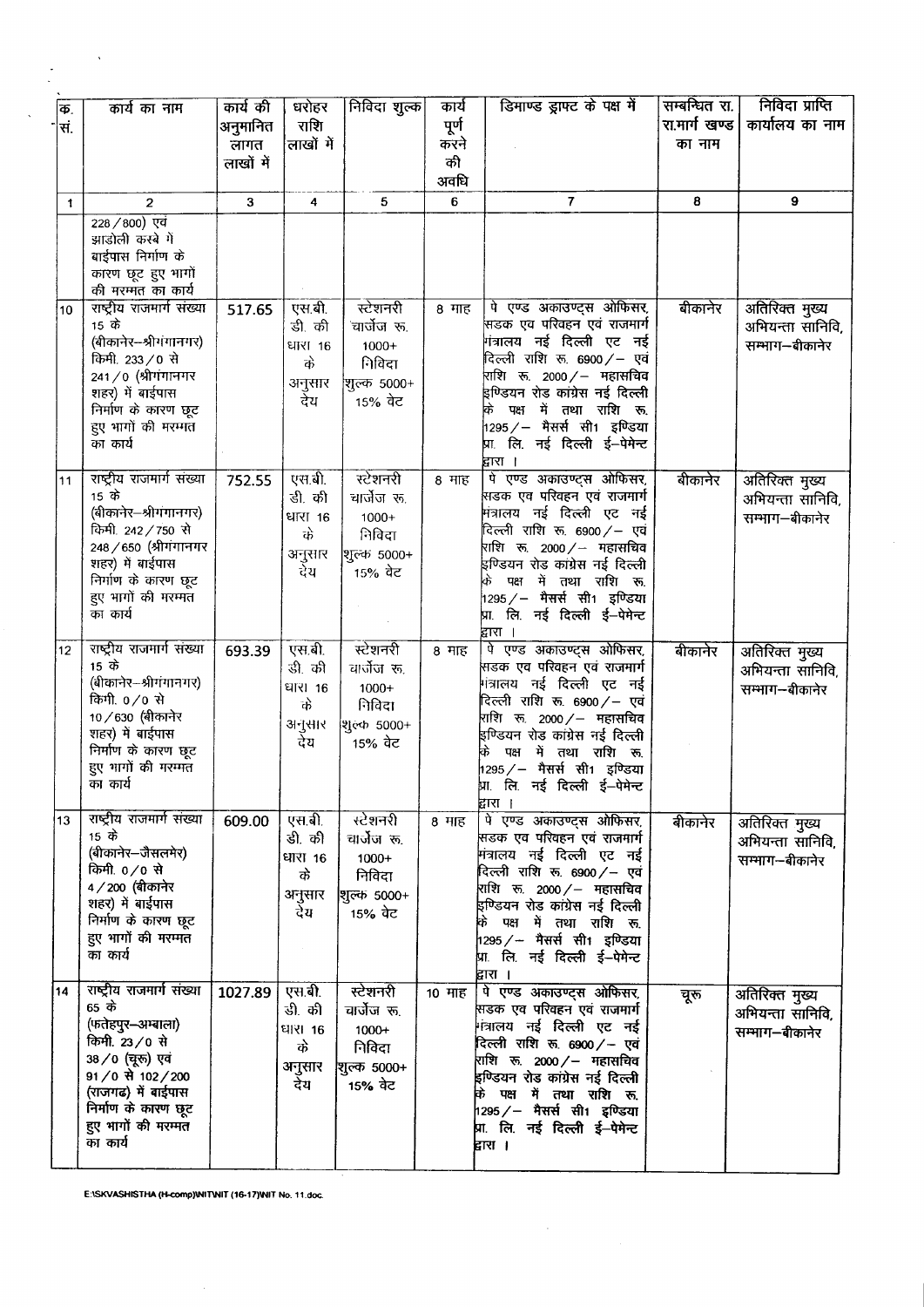| क.<br>सं.       | कार्य का नाम                                                                                                                                                                                                                                     | कार्य की<br>अनुमानित<br>लागत<br>लाखों में | धरोहर<br>राशि<br>लाखों में                         | निविदा शुल्क                                                           | कार्य<br>पूर्ण<br>करने<br>की<br>अवधि | डिमाण्ड ड्राफ्ट के पक्ष में                                                                                                                                                                                                                                                                                  | सम्बन्धित रा.<br>रा.मार्ग खण्ड<br>का नाम | निविदा प्राप्ति<br>कार्यालय का नाम                   |
|-----------------|--------------------------------------------------------------------------------------------------------------------------------------------------------------------------------------------------------------------------------------------------|-------------------------------------------|----------------------------------------------------|------------------------------------------------------------------------|--------------------------------------|--------------------------------------------------------------------------------------------------------------------------------------------------------------------------------------------------------------------------------------------------------------------------------------------------------------|------------------------------------------|------------------------------------------------------|
| $\mathbf{1}$    | $\overline{2}$                                                                                                                                                                                                                                   | 3                                         | 4                                                  | 5                                                                      | 6                                    | $\overline{7}$                                                                                                                                                                                                                                                                                               | 8                                        | 9                                                    |
| $\overline{15}$ | राष्ट्रीय राजमार्ग संख्या<br>65 के (फतेहपुर-पाली)<br>किमी. 94 / 480 से<br>97/910 (निम्बीजोधा<br>कस्बा) में बाईपास<br>निर्माण के कारण छूट<br>हुए भागों की मरम्मत<br>का कार्य                                                                      | 504.00                                    | एस.बी.<br>डी. की<br>धारा 16<br>के<br>अनुसार<br>देय | स्टेशनरी<br>चार्जेज रू.<br>$1000+$<br>निविदा<br>शुल्क 5000+<br>15% ਕੇਟ | 8 माह                                | पे एण्ड अकाउण्ट्स ओफिसर,<br>सिडक एव परिवहन एवं राजमार्ग<br>मंत्रालय नई दिल्ली एट नई<br>दिल्ली राशि रू. 6900 ⁄ – एवं<br>राशि रू. 2000 /– महासचिव<br>.<br>इण्डियन रोड कांग्रेस नई दिल्ली<br>कि पक्ष में तथा राशि<br>रू.<br>1295 / – मैसर्स सी1 इण्डिया<br>प्रा. लि. नई दिल्ली ई—पेमेन्ट<br>द्वारा ।            | नागौर                                    | अतिरिक्त मुख्य<br>अभियन्ता सानिवि,<br>सम्भाग-अजमेर   |
| 16              | राष्ट्रीय राजमार्ग संख्या<br>89 (बीकानेर-अजमेर)<br>के किमी. 267/325 से<br>278/0 (बीकानेर<br>शहर) में बाईपास<br>निर्माण के कारण छूट<br>हुए भागों की मरम्मत<br>का कार्य                                                                            | 932.64                                    | एस.बी.<br>डी. की<br>धारा 16<br>के<br>अनुसार<br>देय | स्टेशनरी<br>चार्जेज रू.<br>$1000+$<br>निविदा<br>शुल्क 5000+<br>15% वेट | 9 माह                                | पे एण्ड अकाउण्ट्स ओफिसर,<br>सिडक एव परिवहन एवं राजमार्ग<br>.<br>मंत्रालय नई दिल्ली एट नई<br>दिल्ली राशि रू. 6900 $/-$ एवं<br>राशि रू. 2000 / – महासचिव<br>इण्डियन रोड कांग्रेस नई दिल्ली<br>पक्ष में तथा राशि रू.<br>के<br>1295 / – मैसर्स सी1 इण्डिया<br>uा लि. नई दिल्ली ई—पेमेन <del>्ट</del><br>द्वारा । | बीकानेर                                  | अतिरिक्त मुख्य<br>अभियन्ता सानिवि,<br>सम्भाग–बीकानेर |
| 17              | राष्ट्रीय राजमार्ग संख्या<br>112 के किमी.<br>229/700 से 236/0<br>(बालोतरा बाईपास) के<br>कारण छूट हुए भागों<br>की मरम्मत का कार्य                                                                                                                 | 985.71                                    | एस.बी.<br>डी. की<br>धारा १६<br>के<br>अनुसार<br>ਵੇਧ | स्टेशनरी<br>चार्जेज रू.<br>$1000+$<br>निविदा<br>शिल्क 5000+<br>15% ਕੇਟ | 9 माह                                | पे एण्ड अकाउण्ट्स ओफिसर,<br>सिडक एव परिवहन एवं राजमार्ग<br>गंत्रालय नई दिल्ली एट नई<br>दिल्ली राशि रू. 6900 ⁄ – एवं<br>राशि रू. 2000 ⁄ – महासचिव<br>इण्डियन रोड कांग्रेस नई दिल्ली<br>पक्ष में तथा राशि रू.<br>के<br>1295 ⁄ – मैसर्स सी1 इण्डिया<br>प्रा. लि. नई दिल्ली ई--पेमेन्ट<br>द्वारा ।               | बाडमेर                                   | अतिरिक्त मुख्य<br>अभियन्ता सानिवि,<br>सम्भाग-जोधपुर  |
| 18              | राष्ट्रीय राजमार्ग संख्या<br>112<br>(बर–बिलाडा–जोधपुर<br>सडक) के किमी. 0/0<br>से 50/0 में<br>बर,बिलाडा,खारिया व<br>मीठापुर बाईपास<br>निर्माण के कारण छूट<br>हुए भागों की मरम्मत<br>का कार्य                                                      | 1013.25 एस.बी.                            | डी. की<br>धारा 16<br>के<br>अनुसार<br>देय           | स्टेशनरी<br>चार्जेज रू.<br>$1000+$<br>निविदा<br>शुल्क 5000+<br>15% वेट | 10 माह                               | पे एण्ड अकाउण्ट्स ओफिसर,<br>सिडक एव परिवहन एवं राजमार्ग<br>गंत्रालय नई दिल्ली एट नई<br>दिल्ली राशि रू. 6900 ⁄ – एवं<br>राशि रू 2000 ⁄ -- महासचिव<br>इण्डियन रोड कांग्रेस नई दिल्ली<br>पक्ष में तथा राशि रू.<br> 1295 ∕ — मैसर्स सी1 इण्डिया<br>µा. लि. नई दिल्ली ई—पेमेन्ट<br>द्वारा ।                       | पाली                                     | अतिरिक्त मुख्य<br>अभियन्ता सानिवि,<br>सम्भाग--जोधपुर |
| 19              | राष्ट्रीय राजमार्ग संख्या<br>148डी के किमी.<br>$0/0$ से 67/0<br>(लाम्बा, गागेडा,<br>छापिया, खेजरी,<br>अटाली, दातडा,<br>शम्भूगढ, परासोली,<br>शोपुरा, प्रतापपुरा,<br>बडाखेडा) में बाईपास<br>निर्माण के कारण छूट<br>हुए भागों की मरम्मत<br>का कार्य | 1262.12                                   | एस.बी.<br>डी. की<br>धारा 16<br>के<br>अनुसार<br>देय | स्टेशनरी<br>चार्जेज रू.<br>$1000+$<br>निविदा<br>शुल्क 5000+<br>15% वेट | 11 माह                               | पे एण्ड अकाउण्ट्स ओफिसर,<br>सिडक एव परिवहन एवं राजमार्ग<br>∳ांत्रालय नई दिल्ली एट नई<br>दिल्ली राशि रू. 6900 ⁄ – एवं<br>राशि रू. 2000 ⁄ — महासचिव<br>इण्डियन रोड कांग्रेस नई दिल्ली<br>पक्ष में तथा राशि रू.<br>1295 / — मैसर्स सी1 इण्डिया<br>प्रा. लि. नई दिल्ली ई—पेमेन्ट<br>द्वारा ।                     | पाली                                     | अतिरिक्त मुख्य<br>अभियन्ता सानिवि,<br>सम्भाग-अजमेर   |
| 20              | राष्ट्रीय राजमार्ग संख्या<br>458<br>(रायपुर–जस्साखेडा)<br>के किमी. 0/0 से                                                                                                                                                                        | 1294.81                                   | एस.बी.<br>डी. की<br>धारा 16<br>के                  | स्टेशनरी<br>चार्जेज रू.<br>$1000+$<br>निविदा                           | 11 माह                               | पे एण्ड अकाउण्ट्स ओफिसर,<br>सिडक एव परिवहन एवं राजमार्ग<br>मंत्रालय नई दिल्ली एट नई<br>दिल्ली राशि रू. 6900/– एवं                                                                                                                                                                                            | पाली                                     | अतिरिक्त मुख्य<br>अभियन्ता सानिवि,<br>सम्भाग—जोधपुर  |

 $\tilde{\mathcal{I}}$ 

 $\hat{\mathcal{A}}$ 

E:\SKVASHISTHA (H-comp)\NIT\NIT (16-17)\NT No. 11.doc.

 $\hat{\mathcal{A}}$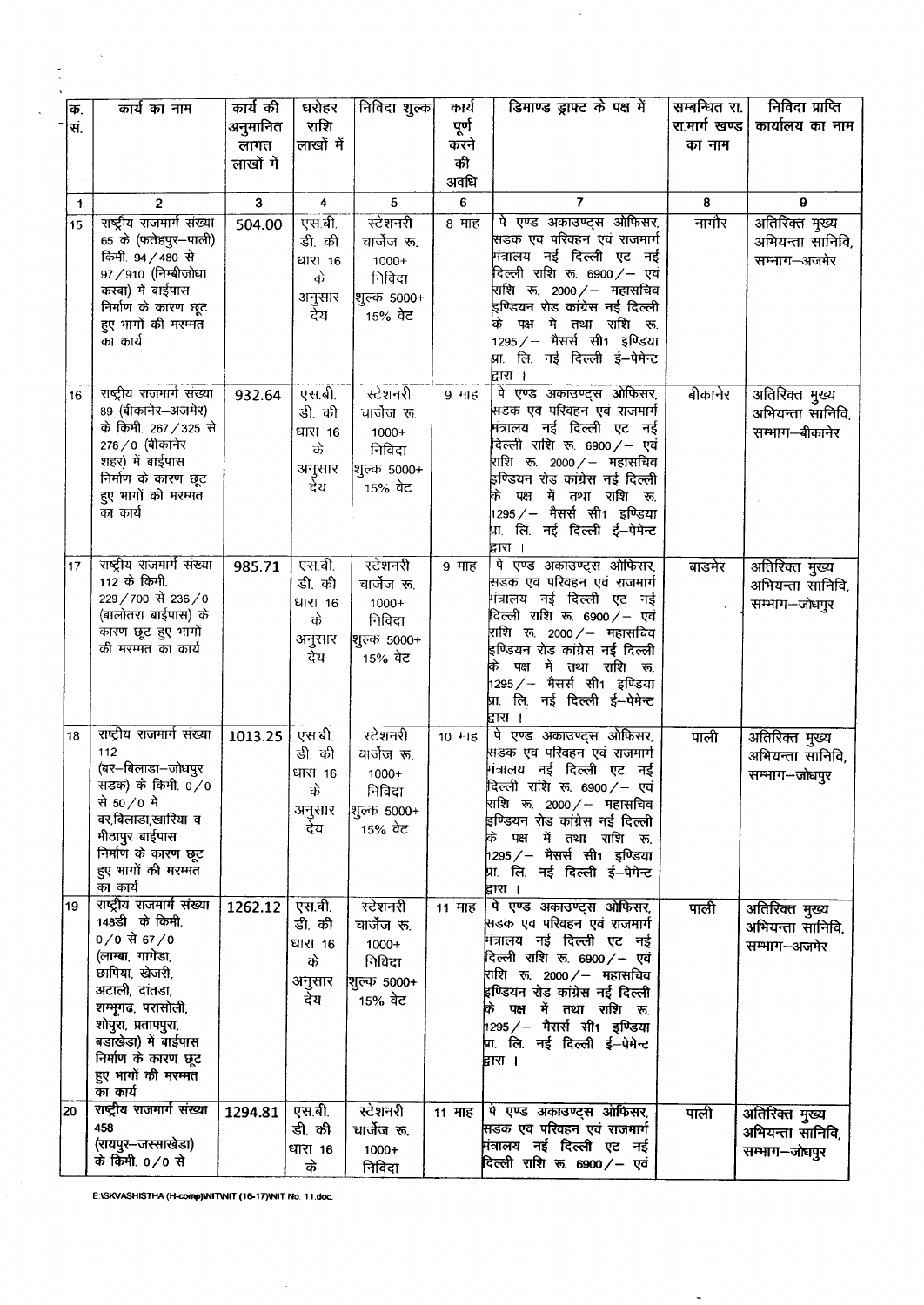| ∣क.          | कार्य का नाम                                                                                                                                                                                 | कार्य की  | घरोहर                                                | निविदा शुल्क                                                           | कार्य        | डिमाण्ड ड्राफ्ट के पक्ष में                                                                                                                                                                                                                                                                        | सम्बन्धित रा. | निविदा प्राप्ति                                     |
|--------------|----------------------------------------------------------------------------------------------------------------------------------------------------------------------------------------------|-----------|------------------------------------------------------|------------------------------------------------------------------------|--------------|----------------------------------------------------------------------------------------------------------------------------------------------------------------------------------------------------------------------------------------------------------------------------------------------------|---------------|-----------------------------------------------------|
| स.           |                                                                                                                                                                                              | अनुमानित  | राशि                                                 |                                                                        | पूर्ण        |                                                                                                                                                                                                                                                                                                    | रा.मार्ग खण्ड | कार्यालय का नाम                                     |
|              |                                                                                                                                                                                              | लागत      | लाखों में                                            |                                                                        | करने         |                                                                                                                                                                                                                                                                                                    | का नाम        |                                                     |
|              |                                                                                                                                                                                              | लाखों में |                                                      |                                                                        | की           |                                                                                                                                                                                                                                                                                                    |               |                                                     |
|              |                                                                                                                                                                                              |           |                                                      |                                                                        | अवधि         |                                                                                                                                                                                                                                                                                                    |               |                                                     |
| $\mathbf{1}$ | $\overline{2}$                                                                                                                                                                               | 3         | $\overline{4}$                                       | 5                                                                      | 6            | $\overline{7}$                                                                                                                                                                                                                                                                                     | 8             | $\mathbf{9}$                                        |
|              | $34/0$ (रायपुर, कालव)<br>कलां, जस्साखेडा) मे<br>बाईपास निर्माण के<br>कारण छूट हुए भागों<br>की मरम्मत का कार्य                                                                                |           | अनुसार<br>देय                                        | शूल्क 5000+<br>15% वेट                                                 |              | राशि रू. 2000 / – महासचिव<br>इण्डियन रोड कांग्रेस नई दिल्ली<br>के पक्ष में तथा राशि रू.<br>1295 / – मैसर्स सी1 इण्डिया<br>प्रा. लि. नई दिल्ली ई—पेमेन्ट<br>द्वारा ।                                                                                                                                |               |                                                     |
| 21           | राष्ट्रीय राजमार्ग संख्या<br>458 (मेडतासिटी से<br>रायपुर) में<br>जैतारण,अगेवा,<br>चावण्डीया, कुशलपुरा,<br>लीलम्बा ग्राम में<br>बाईपास निर्माण के<br>कारण छूट हुए भागों<br>की मरम्मत का कार्य | 923.77    | एस.बी.<br>डी. की<br>धारा 16<br>के<br>अनुसार<br>र्देय | स्टेशनरी<br>चार्जेज रू.<br>$1000+$<br>निविदा<br>शूल्क 5000+<br>15% वेट | 9 माह        | पे एण्ड अकाउण्ट्स ओफिसर,<br>सिडक एव परिवहन एवं राजमार्ग<br>मंत्रालय नई दिल्ली एट नई<br>दिल्ली राशि रू. 6900/- एवं<br>राशि रू. 2000 ⁄ – महासचिव<br>इण्डियन रोड कांग्रेस नई दिल्ली<br>पक्ष में तथा राशि रू.<br> 1295 / — मैसर्स सी1 इण्डिया<br>प्रा. लि. नई दिल्ली ई—पेमेन्ट<br>द्वारा ।             | पाली          | अतिरिक्त मुख्य<br>अभियन्ता सानिवि,<br>सम्भाग-जोधपुर |
| 22           | राष्ट्रीय राजमार्ग संख्या<br>458 के किमी.<br>34/500 से 144/377<br>(मेडता कस्बा) में<br>बाईपास निर्माण के<br>कारण छूट हुए भागों<br>की मरम्मत का कार्य                                         | 1102.95   | एस.बी.<br>डी. की<br>धारा 16<br>के<br>अनुसार<br>र्देय | स्टेशनरी<br>चार्जेज रू.<br>$1000+$<br>निविदा<br>शूल्क 5000+<br>15% ਕੇਟ | 11 माह       | पे एण्ड अकाउण्ट्स ओफिसर,<br>सिडक एव परिवहन एवं राजमार्ग<br>मंत्रालय नई दिल्ली एट नई<br>दिल्ली राशि रू. 6900 ⁄ – एवं<br>राशि रू. 2000 /-- महासचिव<br>इण्डियन रोड कांग्रेस नई दिल्ली<br>पक्ष में तथा राशि रू.<br>1295 ⁄ – मैसर्स सी1 इण्डिया<br>प्रा. लि. नई दिल्ली ई—पेमेन्ट<br>द्वारा ।            | नागौर         | अतिरिक्त मुख्य<br>अभियन्ता सानिवि,<br>सम्भाग-अजमेर  |
| 23           | राष्ट्रीय राजमार्ग संख्या<br>458 के किमी.<br>101/200 से<br>106/093 (ईदवा गांव)<br>में बाईपास निर्माण के<br>कारण छूट हुए भागों<br>की मरम्मत का कार्य                                          | 505.00    | एस.बी.<br>डी. की<br>धारा 16<br>के<br>अनुसार<br>देय   | रटेशनरी<br>चार्जेज रू.<br>$1000+$<br>निविदा<br>शिल्क 5000+<br>15% ਕੇਟ  | <b>8 माह</b> | पे एण्ड अकाउण्ट्स ओफिसर,<br>सिडक एव परिवहन एवं राजमार्ग<br>मंत्रालय नई दिल्ली एट नई<br>दिल्ली राशि रू. 6900 ⁄ – एवं<br>राशि रू. 2000 ⁄ – महासचिव<br>.<br>इण्डियन रोड कांग्रेस नई दिल्ली<br>कि पक्ष में तथा राशि रू.<br> 1295 / -- मैसर्स सी1 इण्डिया<br>प्रा. लि. नई दिल्ली ई--पेमेन्ट<br>द्वारा । | नागौर         | अतिरिक्त मुख्य<br>अभियन्ता सानिवि,<br>सम्भाग-अजमेर  |

#### बिडींग डाकुमेन्ट

- 1. निविदा प्रपत्र को इन्टरनेट साइट "https://morth.eproc.in" से दिनांक 07.10.2016 को प्रातः 10 बजे से दिनांक 06.11.2016 को सांय 6.00 बजे तक डाउनलोड (download) कर सकते है।
- 2. (अ) निविदा प्रपत्र इलेक्ट्रोनिक फॉरमेट में बेव साइट "https://morth.eproc.in" पर निम्नानुसार दिनांक 07.11. 2016 को प्रातः 11.00 बजे तक जमा कराये जा सकते हैं एवं प्राप्त निविदायें, इलेक्ट्रोनिक फॉरमेट में बेव साइट "https://morth.eproc.in" पर, संबंधित अतिरिक्त मुख्य अभियन्ता कार्यालय में उपस्थित निविदादाताओं या उनके प्रतिनिधियों के समक्ष दिनांक 07.11.2016 को सांय 04.00 बजे खोली जायेगी।

यदि किसी कारणवश उस दिन अवकाश रहता है तो अगले दिन उसी समय व उसी स्थान पर निविदायें खोली जायेगी।

(ब) निविदा की समस्त प्रकिया ऑन लाइन होगी ।

(स) प्रीबिड मिटिंग का आयोजन संबंधित अतिरिक्त मुख्य अभियन्ता सार्वजनिक निर्माण विभाग के कार्यालय में दिनांक 18.10.2016 को प्रातः 11.00 बजे किया जायेगा। यदि किसी कारणवश उस दिन अवकाश रहता है तो अगले कार्य दिवस उसी समय व उसी स्थान पर प्री-बिड मिटिंग आयोजित की जावेगी। जिसमें निविदा की धारा 9.2 के अन्तर्गत दर्शाये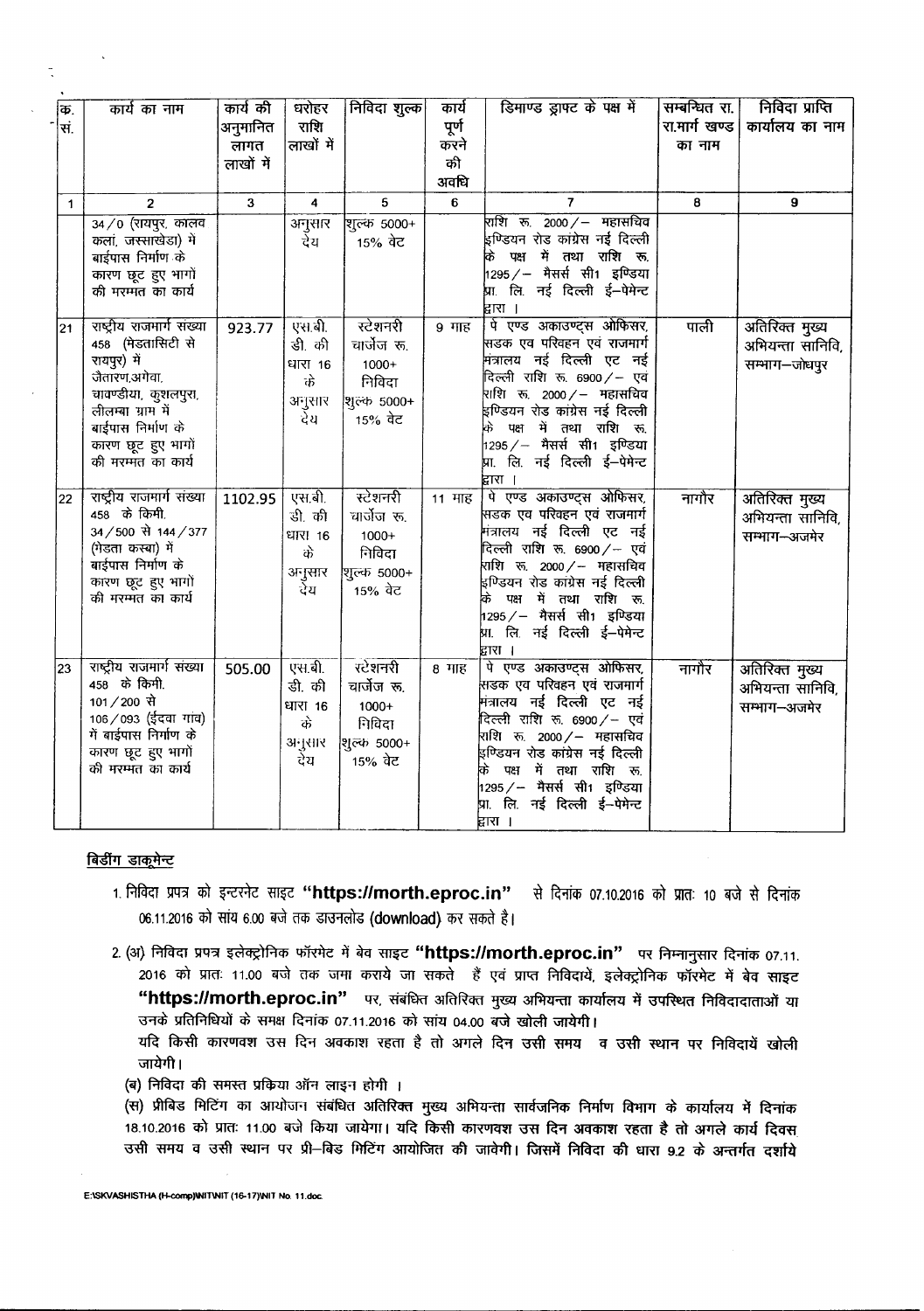अनुसार विभिन्न मुददों एवं प्रश्नों के उत्तार दिये जावेंगे। साथ ही बेवसाईट पर भी अपनी क्वेरिज दि. 18.10.2016 को प्रात 11.00 बजे तक भेज सकते हैं।

(द)तकनीकी निविदा में सफल निविदाताओं के वित्तीय निविदा प्रपत्र इलेक्ट्रोनिक फारमेट में बेवसाईट "https://morth.eproc.in" पर संबंधित अतिरिक्त मुख्य अभियन्ता कार्यालय में खोली जायेगी। जिसके लिए समय एवं दिनांक सफल निविद। दाताओं को संबंधित अतिरिक्त मुख्य अभियन्ता द्वारा सूचित कर दिया जाएगा।

3 निविदा प्रपत्र को वेबसाईट **''https://morth.eproc.in''** पर देखा जा सकता है। निविदा प्रपत्र में निविदाकर्ता के लिए योग्यता सचना तथा निविदाकर्ता की पात्रता, प्लान, स्पेसिफिकेशन, ड्राइंग विभिन्न कार्यों की मात्रा एवं दरों का विवरण, नियम, शर्तें एवं अन्य विवरण वर्णित है।

ran, संसदन आप हैं कि मानवर में भी हो।<br>निविदादाता इन प्रपत्रों को डाउनलोड downlo<mark>ad</mark> कर सकते हैं। निविदादाता द्वारा कार्य संख्या एक से पांच के लिये निविदा शल्क डिमाण्ड ड्राफ्ट के रूप में कॉलम संख्या 8 में वर्णित सम्बन्धित कार्यालय अधिशाषी अभियन्ता सा.नि.वि. रा.रा. मार्ग खण्ड में निविदा खोलने की तिथि तक जमा कराना आवश्यक है।

4 निविदा प्रपत्र के साथ निविदा खोलने की तिथि तक उपरोक्त सारणी के कॉलम संख्या 4 <mark>में दर्शा</mark>यी गयी धरोहर राशि क ~ ~ ~ 3lTO \* ~ ~ ~J <sup>8</sup> *it* crfU\C1 <sup>~</sup> <sup>~</sup> <sup>~</sup> 3lfi1<:Rrr 'ffi.f.i.f<t. ~.~.1Wf~ *it* निविदा खोलने की तिथि तक जमा कराना आवश्यक है। धरोहर राशि निविदा प्रपत्र में दर्शाई गई किसी भी विधि से मान्य होगी एवं इसकी वैद्यता निविदा रवीकृति की वैद्यता तिथि से पैतालीस (45) दिन अधिक होगी।

# <u>5. ई-टेन्डरिंग के लिये निविदा दाता हेतु नि</u>

- अ. सभी निविदाओं को तृतीय श्रेणी का डिजिटल हस्ताक्षर प्रमाण पत्र देना होगा (जो कि बिड में जिस व्यक्ति का नाम होगा वह हस्ताक्षर करेगा) जो लाईसेन्सधारी से सत्यापित होगा। (लाईसेन्स धारी सीएएस की लिस्ट "http://www.ccagov. in" पर देखा जा सकता है।)
- ब. ई—टेण्डरिंग में भाग लेने वाले निविदाओं को अपनी फर्म का रजिस्ट्रेशन **"https://morth.eproc.in"** पर रजिस्टर करवाना होगा। जिसका यूजर आई.डी. एवं पासवर्ड का वार्षिक शुल्क रू. 2247 / - (सभी कर सहित) मैसर्स राजस्टर करवाना लगाना लासका कूलर लाइ.ज. एवं नासक कार्य वासक सुख्य *से. 22417 - सिना कर साहेस) ने*सरस ्ई—भुगतान किया जा सकेगा। जिसकी वैधता अवधि रजिस्टेशन ऑन लाईन करने <mark>से एक वर्ष होगी।</mark><br>स. ई—टेण्डर ~ की ~ सभी ~ पूर्ण निविदायें ~ सडक ~ परिवहन ~ एवं ~ राजमार्ग मंत्रालय
- 'एवं राजमार्ग मंत्रालय की बेवसाई<del>ड</del> "https://morth.nic.in" विनांक 07.10.2016 को प्रातः 10 बजे से दिनांक 06.11.2016 को सांय 6.00 बजे तक निःशुल्क देखी जा सकती हैं।
- द. ई—टेण्डरिंग में भाग लेगे वाले सभी निविदाता को प्रार्थना पत्र प्रोसेसिंग फीस के <mark>लिए आमंत्रित कार्यो की सूची</mark> के कॉलम नं. 7 के अनुसार गैरार्स सी-1 इण्डिया प्राईवेट लि. के पक्ष मे ई-भुगतान कराना होगा।
- य. ई-टेण्डर निविदायें सडक परिवहन एवं राजगार्ग गंत्रालय की बेवसाईड "https://morth.eproc.in" पर दिनांक 07.10.2016 को प्रातः 10 बजे से दिनांक 06.11.2016 को सांय 6.00 बजे तक निःशूल्क देखी जा सकती हैं।

#### निम्नलिखित बातें ध्यान देने योग्य हैः--

- (अ) बिड जमा कराने के दिनांक से कम से कम एक महीने तक रजिस्ट्रेशन मान्य होना चाहिये।
- (ज) बिड जना करान के दिनाक राजका राजन एक नहान राक राजरट्रशन<br>(ब) रजिस्ट्रेशन मान्य होने के अवधि के दौरान ही बिड जमा कराना चाहिये।
- \;<br>(स) बिड डौक्यूमेन्ट के सम्बन्ध में संशोधन ⁄ स्पष्टीकरण मौर्थ के ई—टेण्डर पोर्टल <u>https://morth.eproc.in</u> पर देखा जा सकता है।
- (द) यदि फर्म/संयुक्त उपक्रम मौर्थ के ई-टेण्डर पोर्टल **https://morth.eproc.in** पर पहले से ही पंजीकृत हो *एवं पंजीकरण की अवधि समाप्त नहीं हुई हो तो फर्म / संयुक्त उपकम को नया पंजीकरण कराने की आवश्यकता* नहीं है।
- 6. निविदा सूचना इटरनेट साइट "https://morth.eproc.in" पर उपलब्ध है ।
- 7. अन्य विवरण निविदा प्रपत्रों में उपलब्ध हैं।

E:ISKVASHISTHA (H-comp)INITINIT (16-17)INIT No. 11.doc.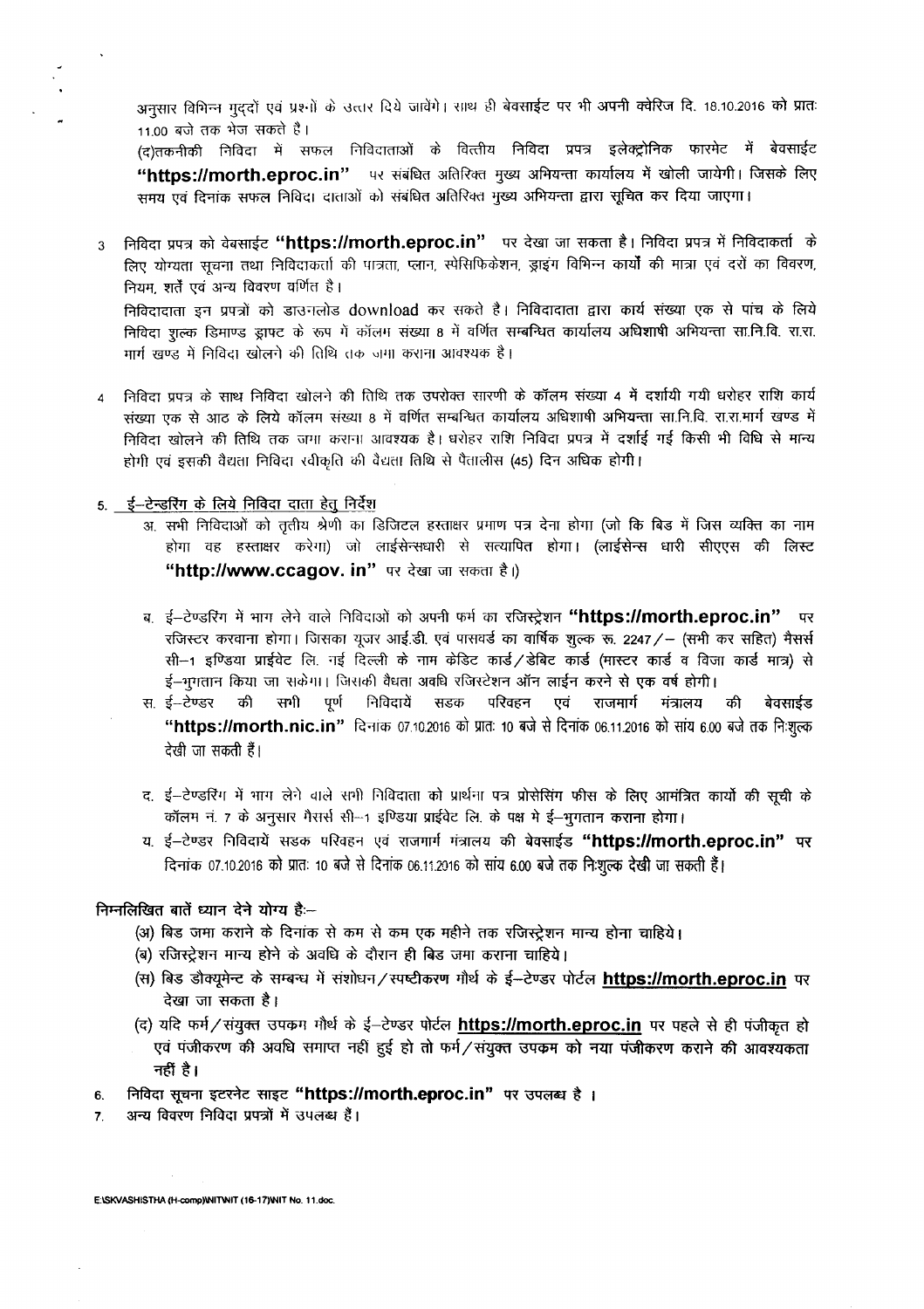**(~ <gJfR** rnf) मुख्य अभियन्ता (एनएच) सा0नि0वि0, राज0, जयपूर

#### $\frac{1}{2}$ क्रमांकः— अधी अभि / एन.एच. / निविदा / 2016-17 / 42 / डी- *1*385

**<sup>~</sup> ':2-<2>** .09.2016

प्रतिलिपि निम्न को सूचनार्थ एवं आवश्यक कार्यवाही हेतु प्रेषित हैं :-

- 1. प्रमुख शासन सचिव सा0नि0वि0, राज0,जयपुर।
- 2. शासन सचिव सा0नि0वि0, राज0,जयपुर ।
- 3. मुख्य अभियंता, सा0नि0विभाग,राज0,जयपुर/मुख्य अभियंता(भवन),मुख्य अभियंता(पी.एम.जी.एस.वाई.), मुख्य अभियंता(एस. एस.), सा0नि0वि0, राज0, जयपुर ।
- 4. अतिरिक्त मुख्य अभियन्ता, सा0नि0वि, जोन–ा, जयपुर–ा, / अजमेर / उदयपुर / जोधपुर / कोटा / बीकानेर / भरतपुर ।
- 5. ~afUT~. "ffiof.lofctO.~ <sup>~</sup> ¥ .. ~ ~) <sup>I</sup>
- 6. अधीक्षण अभियन्ता (रा.रा.) / सी.ए.ओ. (रा.रा.) / प्रशासनिक अधिकारी (वर्क्स) / मुख्य अभियंता कार्यालय, राजस्थान जयपुर।
- 7. ~ ~. "ffiof.'lofctO.\9 <sup>~</sup>'C.l <sup>~</sup> ("WffiJ ~) I
- 8. अध्यक्ष, जयपुर बिल्डर्स एसोसिएशन, सार्वजनिक निर्माण विभाग परिसर, जयपुर।
- 9. ए0सी0पी0, कार्यालय मुख्य अभियंता, सा0नि0विभाग,राज0,जयपुर को निविदा अपलोड करने हेतु।

(अनिल कुमार गर्ग) मुख्य अभियन्ता (एनएच)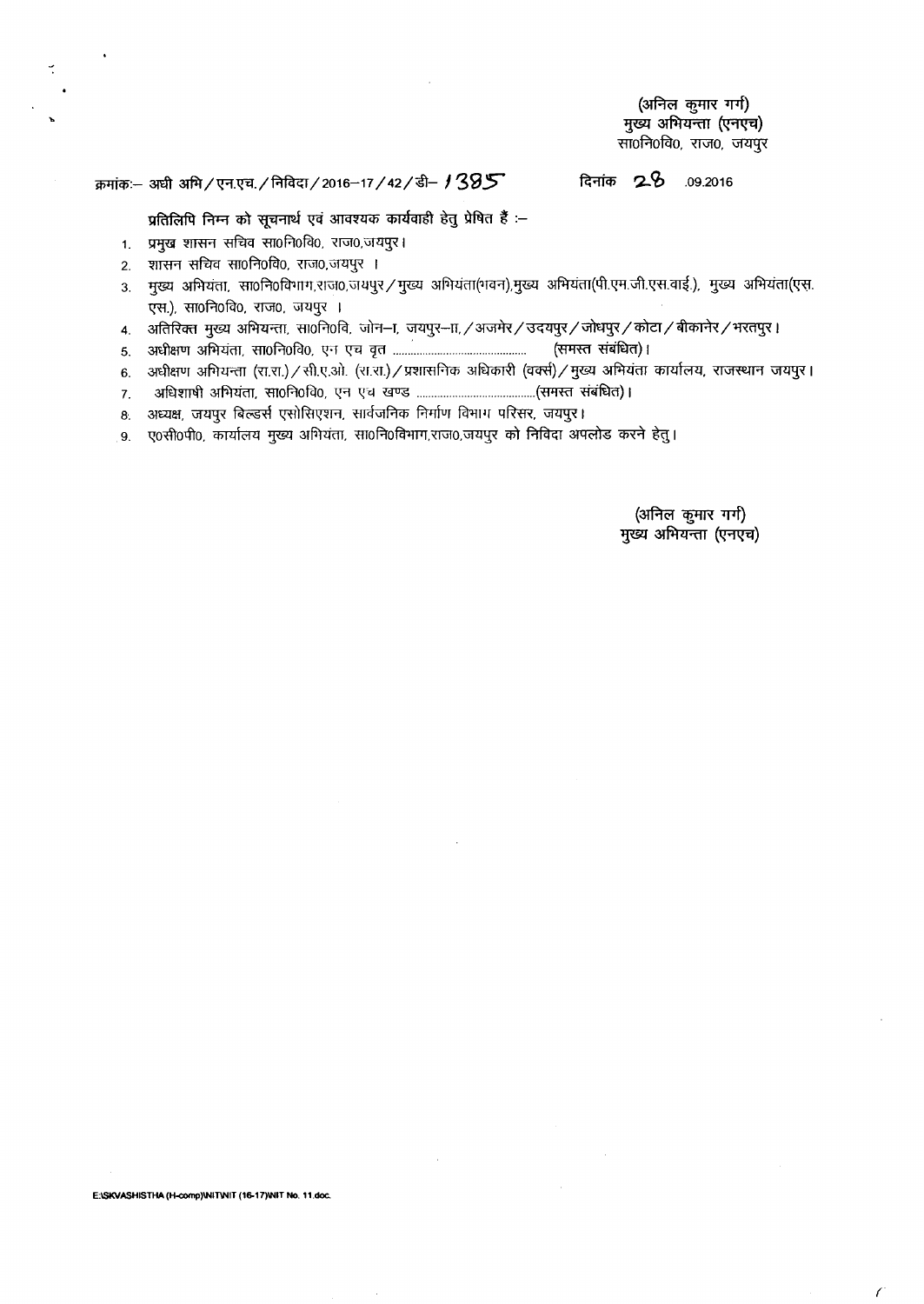#### GOVERNMENT OF RAJASTHAN NATIONAL HIGHWAY PROJECT INVITATIONS FOR BIDS (IFB) NATIONAL COMPETITIVE BIDDING  $BID\,No. - 11/2016-17/D - 1.385$

#### **NIT** No.11 (2016·17)

The Chief Engineer (NH), PWD, Rajasthan, Jaipur on behalf of Governor of Rajasthan, invites online bid for e-tendering process from Competent Class/category Contractors registered in Public Works Department and equivalent Class/category Contractors registered in Central/State Governments and their undertakings/Central Public Works Department/Post and Telegraph Department/Railway etc. for the construction of work at S.No. 1 to 23 including defect liability period mentioned in tender documents.

|                         | Sr<br>Name of Work<br>No.                                                                                           | Approxim<br>ate Value<br>of Work<br>(Rs.<br>in Lacs) | *Bid<br>Security<br>(Rs.<br>in Lacs)      | Cost of<br>Document<br>(Rs.)                                                               | Period of | <b>Tender Cost DD</b> in<br>Completion favour of and payable at                                                                                                                                                                                                                                                                                                                                        | Name of<br>Concerned<br>NH Dn. | Office for receipt<br>of tender               |
|-------------------------|---------------------------------------------------------------------------------------------------------------------|------------------------------------------------------|-------------------------------------------|--------------------------------------------------------------------------------------------|-----------|--------------------------------------------------------------------------------------------------------------------------------------------------------------------------------------------------------------------------------------------------------------------------------------------------------------------------------------------------------------------------------------------------------|--------------------------------|-----------------------------------------------|
| $\mathbf{L}$            | $\mathbf{I}$<br>$\overline{2}$                                                                                      | $\overline{\mathbf{3}}$                              | $\blacktriangleleft$                      | 5                                                                                          | 6         | $\overline{7}$                                                                                                                                                                                                                                                                                                                                                                                         | 8                              | 9                                             |
|                         | Widening from<br>2lane to 2lane with<br>paved shoulder in<br>km 4/0 to 11/0 on<br>NH-114 (Jodhpur-<br>Pokaran)      | 873.00                                               | As per<br>Clause<br>$16$ of<br><b>SBD</b> | Stationery<br>Charges<br>Rs.<br>$1000.00 +$<br>tender<br>cost Rs.<br>5000.00<br>$+15%$ Vat | 9 Months  | Rs. 6900/- In favour of<br>Pay & Accounts Officer,<br>Ministry<br>of<br>Road<br>Transport and Highway<br>Payable at New Delhi<br>and Rs. 2000/7 DD in<br>favour<br>of<br>Secretary<br>General<br>Indian<br>Road<br>Congress<br>New<br>Delhi<br>payable at New Delhi<br>and Rs. 1295/- in favour<br>of M/s C1 India Pvt.<br>Ltd., New Delhi through                                                     | Jodhpur                        | Addl. Chief<br>Engineer, PWD,<br>Zone-Jodhpur |
| $\overline{c}$          | Improvement of<br>left over portion of<br>various villages<br>(Rajsmand-<br>Kunwaria) on NH-<br>758                 | 775.49                                               | As per<br>Clause<br>$16$ of<br><b>SBD</b> | Stationery<br>Charges<br>Rs.<br>$1000.00 +$<br>tender<br>cost Rs.<br>5000.00<br>$+15%$ Vat | 9 Months  | e-payment gateway.<br>Rs. 6900/- In favour of<br>Pay & Accounts Officer,<br>Ministry<br>of<br>Road<br>Transport and Highway<br>Payable at New Delhi<br>and Rs. 2000/7 DD in<br>favour<br>of<br>Secretary<br>General<br>Indian<br>Road<br>Congress New<br>Delhi<br>payable at New Delhi<br>and Rs. 1295/- in favour<br>of M/s C1 India Pvt.<br>Ltd., New Delhi through                                  | <b>Udaipur</b>                 | Addl. Chief<br>Engineer, PWD,<br>Zone-Udaipur |
| $\overline{\mathbf{3}}$ | Improvement of<br>left over portion of<br>various villages<br>(Potla, Ghantela,<br>Bhunas, Karoi,<br>Pur) on NH-758 | 632.19                                               | As per<br>Clause<br>$16$ of<br><b>SBD</b> | Stationery<br>Charges<br>Rs.<br>$1000.00 +$<br>tender<br>cost Rs.<br>5000.00<br>$+15%$ Vat | 8 Months  | e-payment gateway.<br>Rs. 6900/- In favour of<br>Pay & Accounts Officer,<br>Ministry<br>of<br>Road<br>Transport and Highway<br>Payable at New Delhi<br>and Rs. 2000/7 DD in<br>favour<br><sub>of</sub><br>Secretary<br>General<br>Indian<br>Road<br>Congress New<br>Delhi<br>payable at New Delhi<br>and Rs. 1295/- in favour<br>of M/s C1 India Pvt.<br>Ltd., New Delhi through<br>e-payment gateway. | <b>Udaipur</b>                 | Addl. Chief<br>Engineer, PWD,<br>Zone –Ajmer  |

TABLE

E:ISKVASHISTHA (H-comp)INITINIT (16-17)INIT No. 11.doc.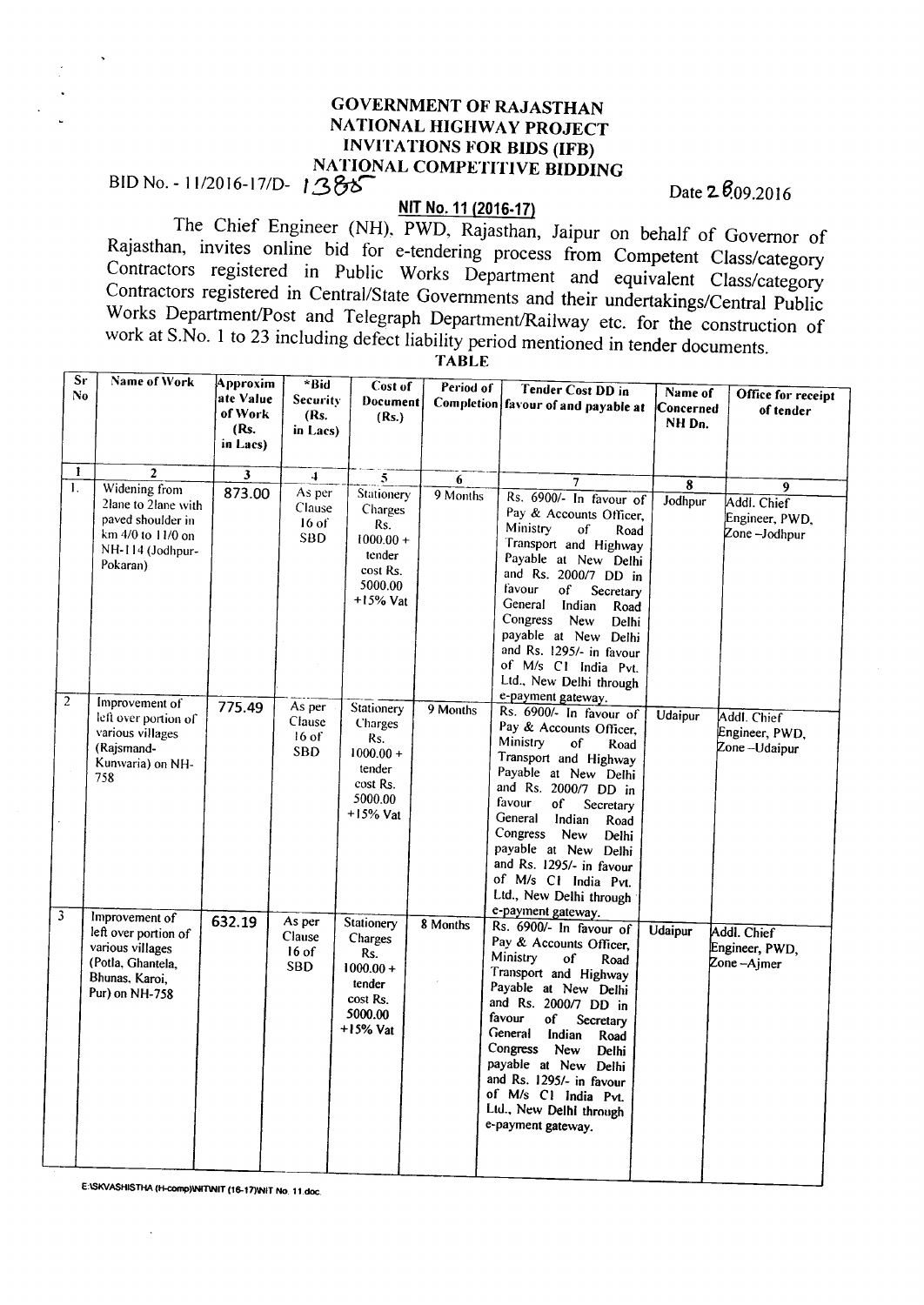| Sr<br>No          | Name of Work                                                                                                                      | Approxim<br>ate Value<br>of Work<br>(Rs.<br>in Lacs) | *Bid<br><b>Security</b><br>(Rs.<br>in Lacs)                 | Cost of<br>Document<br>(Rs.)                                                                    | Period of        | <b>Tender Cost DD</b> in<br>Completion favour of and payable at                                                                                                                                                                                                                                                                                                                                | Name of<br>Concerned<br>NH Dn. | Office for receipt<br>of tender                      |
|-------------------|-----------------------------------------------------------------------------------------------------------------------------------|------------------------------------------------------|-------------------------------------------------------------|-------------------------------------------------------------------------------------------------|------------------|------------------------------------------------------------------------------------------------------------------------------------------------------------------------------------------------------------------------------------------------------------------------------------------------------------------------------------------------------------------------------------------------|--------------------------------|------------------------------------------------------|
| $\mathbf{1}$<br>4 | $\mathbf{z}$<br>Maintenance of<br>left over urban<br>portion of NH-8 at<br>Shahpura town due<br>to construction of<br>bypasses    | $\overline{\mathbf{3}}$<br>757.59                    | $\overline{4}$<br>As per<br>Clause<br>$16$ of<br><b>SBD</b> | 5<br>Stationery<br>Charges<br>Rs.<br>$1000.00 +$<br>tender<br>cost Rs.<br>5000.00<br>$+15%$ Vat | 6<br>8 Months    | 7<br>Rs. 6900/- In favour of<br>Pay & Accounts Officer,<br>Ministry<br>of<br>Road<br>Transport and Highway<br>Payable at New Delhi<br>and Rs. 2000/7 DD in<br>favour<br>of<br>Secretary<br>General<br>Indian<br>Road<br>Congress<br>New<br>Delhi<br>payable at New Delhi<br>and Rs. 1295/- in favour<br>of M/s C1 India Pvt.<br>Ltd., New Delhi through                                        | 8<br>Jaipur-I                  | 9<br>Addl. Chief<br>Engineer, PWD,<br>Zone-Jaipur-II |
| 5                 | Improvement old<br>NH passing<br>through Mahwa<br>city (length 3.6km)<br>on NH-11 Agra,<br>Jaipur road                            | 523.80                                               | As per<br>Clause<br>$16$ of<br><b>SBD</b>                   | Stationery<br>Charges<br>Rs.<br>$1000.00 +$<br>tender<br>cost Rs.<br>5000.00<br>$+15\%$ Vat     | 8 Months         | e-payment gateway.<br>Rs. 6900/- In favour of<br>Pay & Accounts Officer,<br>Ministry<br>of<br>Road<br>Transport and Highway<br>Payable at New Delhi<br>and Rs. 2000/7 DD in<br>favour<br>of<br>Secretary<br>General<br>Indian<br>Road<br>Congress<br>New<br>Delhi<br>payable at New Delhi<br>and Rs. 1295/- in favour<br>of M/s C1 India Pvt.<br>Ltd., New Delhi through                       | Jaipur-I                       | Addl. Chief<br>Engineer, PWD,<br>Zone-Bharatpur      |
| 6                 | Maintenance of<br>left over urban<br>portion of NH-11<br>due to realignment<br>and construction of<br>Sikar town<br>bypasses      | 704.04                                               | As per<br>Clause<br>$16$ of<br><b>SBD</b>                   | Stationery<br>Charges<br>Rs.<br>$1000.00 +$<br>tender<br>cost Rs.<br>5000.00<br>$+15%$ Vat      | 8 Months         | e-payment gateway.<br>Rs. 6900/- In favour of<br>Pay & Accounts Officer,<br>Ministry<br>of<br>Road<br>Transport and Highway<br>Payable at New Delhi<br>and Rs. 2000/7 DD in<br>favour<br>of<br>Secretary<br>General<br>Indian<br>Road<br>Congress<br>New<br>Delhi<br>payable at New Delhi<br>and Rs. 1295/- in favour<br>of M/s C1 India Pvt.<br>Ltd., New Delhi through<br>e-payment gateway. | Churu                          | Addl. Chief<br>Engineer, PWD,<br>Zone –Bikaner       |
| 7                 | Maintenance of<br>left over urban<br>portion of NH-12<br>due to realignment<br>and construction of<br>Chaksu town<br>bypasses     | 1183.38                                              | As per<br>Clause<br>$16$ of<br><b>SBD</b>                   | Stationery<br>Charges<br>Rs.<br>$1000.00 +$<br>tender<br>cost Rs.<br>5000.00<br>$+15%$ Vat      | 10 Months        | Rs. 6900/- In favour of<br>Pay & Accounts Officer,<br>Ministry<br>of<br>Road<br>Transport and Highway<br>Payable at New Delhi<br>and Rs. 2000/7 DD in<br>favour<br>of<br>Secretary<br>General<br>Indian<br>Road<br>Congress New<br><b>Delhi</b><br>payable at New Delhi<br>and Rs. 1295/- in favour<br>of M/s Cl India Pvt.<br>Ltd., New Delhi through                                         | Jaipur                         | Addl. Chief<br>Engineer, PWD,<br>Zone -Jaipur-II     |
| 8                 | <b>Restoration work</b><br>of left out portion<br>of NH-12 Bundi<br>.bypass Km<br>205/127 to<br>212/088, Jaipur-<br>Jabalpur road | 1262.74                                              | As per<br>Clause<br>16 of<br><b>SBD</b>                     | Stationery<br>Charges Rs.<br>$1000.00 +$<br>tender cost<br>Rs. 5000.00<br>$+15%$ Vat            | <b>11 Months</b> | e-payment gateway.<br>Rs. 6900/- In favour of<br>Pay & Accounts Officer,<br>Ministry<br>of<br>Road<br>Transport and Highway<br>Payable at New Delhi<br>and Rs. 2000/7 DD in<br>favour<br>of<br>Secretary                                                                                                                                                                                       | Kota                           | Addl. Chief<br>Engineer, PWD,<br>Zone-Kota           |

 $\mathcal{A}$ 

E:\SKVASHISTHA (H-comp)INIT1N1T (16-17)INIT No. 1'.doc.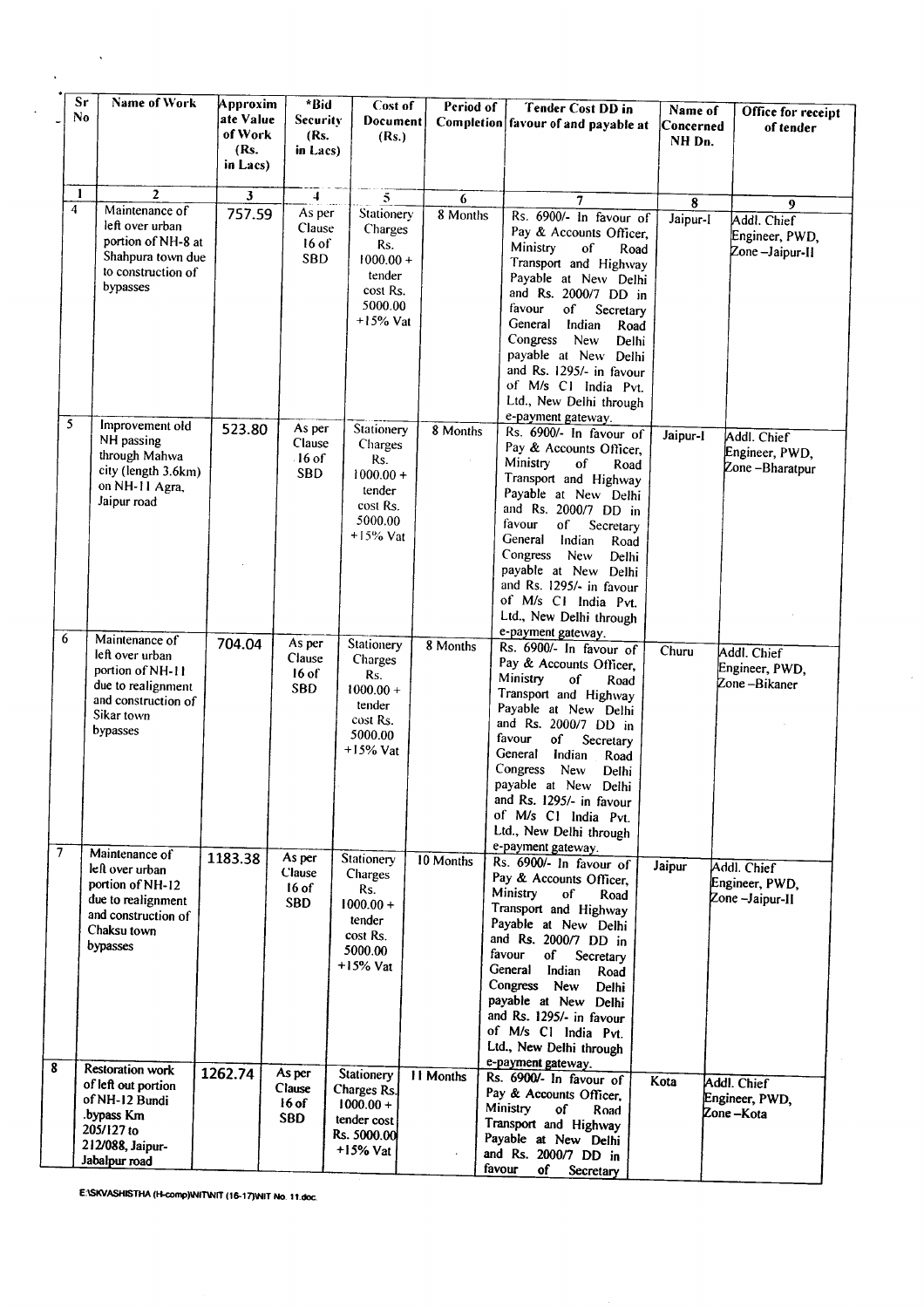|                      | Sr<br>No | Name of Work                                                                                                                                                                                                                                                                                                                                                                                                                | Approxim<br>ate Value<br>of Work<br>(Rs.<br>in Lacs) | *Bid<br>Security<br>(Rs.<br>in Lacs)      | Cost of<br>Document<br>(Rs.)                                                               | Period of | <b>Tender Cost DD</b> in<br>Completion favour of and payable at                                                                                                                                                                                                                                                                                                                 | Name of<br>Concerned<br>NH Dn. | Office for receipt<br>of tender                |
|----------------------|----------|-----------------------------------------------------------------------------------------------------------------------------------------------------------------------------------------------------------------------------------------------------------------------------------------------------------------------------------------------------------------------------------------------------------------------------|------------------------------------------------------|-------------------------------------------|--------------------------------------------------------------------------------------------|-----------|---------------------------------------------------------------------------------------------------------------------------------------------------------------------------------------------------------------------------------------------------------------------------------------------------------------------------------------------------------------------------------|--------------------------------|------------------------------------------------|
|                      | 1        | $\overline{2}$                                                                                                                                                                                                                                                                                                                                                                                                              | $\overline{\mathbf{3}}$                              | $\blacktriangleleft$                      | 5 <sub>1</sub>                                                                             | 6         | 7                                                                                                                                                                                                                                                                                                                                                                               | 8                              | 9                                              |
|                      |          |                                                                                                                                                                                                                                                                                                                                                                                                                             |                                                      |                                           |                                                                                            |           | Indian<br>General<br>Road<br>Congress<br>New<br>Delhi<br>payable at New Delhi<br>and Rs. 1295/- in favour<br>of M/s C1 India Pvt.<br>Ltd., New Delhi through<br>e-payment gateway.                                                                                                                                                                                              |                                |                                                |
|                      | 9        | Maintenance of<br>left over urban<br>portion of NH-14<br>due to realignment<br>and construction of<br>bypasses<br>Beawar (0/0 to<br>8/0), Sendra (11/0<br>to 17/0), Bar (23/0<br>to 27/0), Pipliya<br>Kalla (41/200 to<br>44/100).<br>Chandawal<br>$(50/500 \text{ to } 53/0)$ .<br>Sanderao (163/500<br>to 167/100)<br>.Sumerpur-<br>Shivganj (180/500<br>to 190/500), Sirohi<br>(218/300 to<br>228/800), and<br>Jhadoli & | 2479.50                                              | As per<br>Clause<br>$16$ of<br><b>SBD</b> | Stationery<br>Charges<br>Rs.<br>$1000.00 +$<br>tender<br>cost Rs.<br>5000.00<br>$+15%$ Vat | 11 Months | Rs. 6900/- In favour of<br>Pay & Accounts Officer,<br>Ministry<br>of<br>Road<br>Transport and Highway<br>Payable at New Delhi<br>and Rs. 2000/7 DD in<br>favour<br>of<br>Secretary<br>General<br>Indian<br>Road<br>Congress<br>New<br><b>Delhi</b><br>payable at New Delhi<br>and Rs. 1295/- in favour<br>of M/s C1 India Pvt.<br>Ltd., New Delhi through<br>e-payment gateway. | Pali                           | Addl. Chief<br>Engineer, PWD,<br>Zone-Jodhpur  |
| 10<br>$\overline{1}$ |          | <b>Estimate</b> for<br>Improvement of<br>NH-15 (New NH-<br>62 )from Km<br>233/0 to 241/000<br>(Sriganganagar<br>Urban-Portion) of<br>Bikanaer-<br>Sriganagnager<br>Section<br><b>Estimate</b> for                                                                                                                                                                                                                           | 517.65                                               | As per<br>Clause<br>$16$ of<br><b>SBD</b> | Stationery<br>Charges<br>Rs.<br>$1000.00 +$<br>tender<br>cost Rs.<br>5000.00<br>$+15%$ Vat | 8 Months  | Rs. 6900/- In favour of<br>Pay & Accounts Officer,<br>Ministry<br>of<br>Road<br>Transport and Highway<br>Payable at New Delhi<br>and Rs. 2000/7 DD in<br>favour<br>of<br>Secretary<br>General<br>Indian<br>Road<br>Congress New<br>Delhi<br>payable at New Delhi<br>and Rs. 1295/- in favour<br>of M/s C1 India Pvt.<br>Ltd., New Delhi through<br>e-payment gateway.           | <b>Bikaner</b>                 | Addl. Chief<br>Engineer, PWD,<br>Zone-Bikaner  |
|                      |          | Improvement of<br>NH-15 (New NH-<br>62) from Km<br>242/750 to<br>248/650<br>(Sriganganagar<br>Urban-Portion) of<br>Bikanaer –<br>Sriganagnager<br>Section                                                                                                                                                                                                                                                                   | 752.55                                               | As per<br>Clause<br>$16$ of<br><b>SBD</b> | Stationery<br>Charges<br>Rs.<br>$1000.00 +$<br>tender<br>cost Rs.<br>5000.00<br>$+15%$ Vat | 8 Months  | Rs. 6900/- In favour of<br>Pay & Accounts Officer,<br>Ministry<br>of<br>Road<br>Transport and Highway<br>Payable at New Delhi<br>and Rs. 2000/7 DD in<br>favour<br>of<br>Secretary<br>General<br>Indian<br>Road<br>Congress<br>New<br>Delhi<br>payable at New Delhi<br>and Rs. 1295/- in favour<br>of M/s C1 India Pvt.<br>Ltd., New Delhi through<br>e-payment gateway.        | <b>Bikaner</b>                 | Addl. Chief<br>Engineer, PWD,<br>Zone –Bikaner |
| 12.                  |          | <b>Estimate for</b><br>improvement of NH-<br>15 from km 0/0 to<br>10/630 (Bikaner<br>urban portion) of<br>Bikaner-                                                                                                                                                                                                                                                                                                          | 693.39                                               | As per<br>Clause<br>$16$ of<br><b>SBD</b> | Stationery<br>Charges<br>Rs.<br>$1000.00 +$<br>tender<br>cost Rs.                          | 8 Months  | Rs. 6900/- In favour of<br>Pay & Accounts Officer,<br>Ministry<br>of<br>Road<br>Transport and Highway<br>Payable at New Delhi<br>and Rs. 2000/7 DD in                                                                                                                                                                                                                           | <b>Bikaner</b>                 | Addl. Chief<br>Engineer, PWD,<br>Zone-Bikaner  |

 $\hat{\boldsymbol{\lambda}}$ 

E:ISKVASHISTHA (H-comp)INITINIT (16-17)INIT No. 11.doc.

 $\bar{z}$ 

 $\hat{\mathcal{A}}$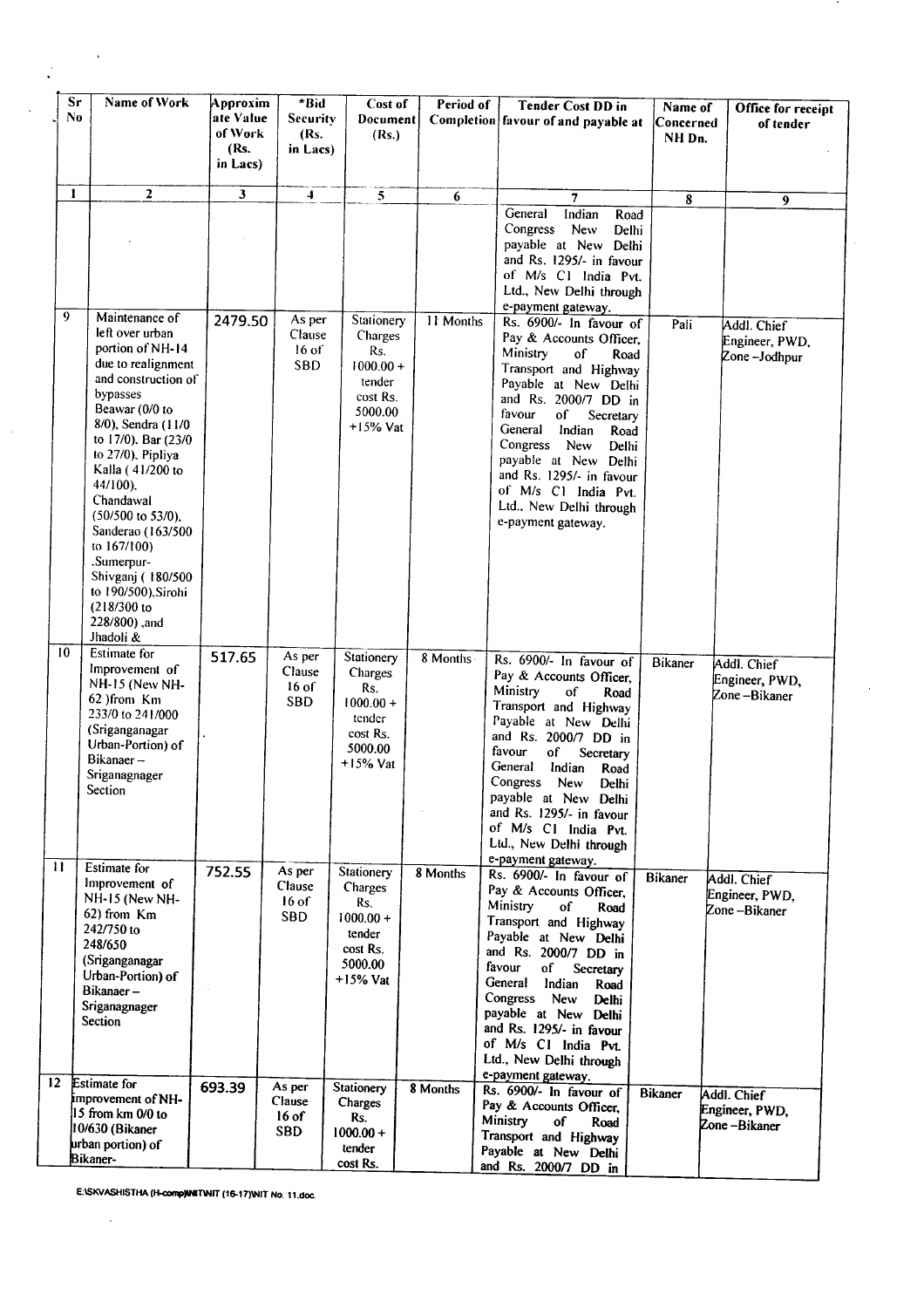| Sr<br>No. | Name of Work                                                                                                                                                                         | Approxim<br>ate Value<br>of Work<br>(Rs.<br>in Lacs) | *Bid<br>Security<br>(Rs.<br>in Lacs)      | Cost of<br>Document<br>(Rs.)                                                               | Period of | <b>Tender Cost DD in</b><br>Completion favour of and payable at                                                                                                                                                                                                                                                                                                                 | Name of<br> Concerned<br>NH Dn. | Office for receipt<br>of tender               |
|-----------|--------------------------------------------------------------------------------------------------------------------------------------------------------------------------------------|------------------------------------------------------|-------------------------------------------|--------------------------------------------------------------------------------------------|-----------|---------------------------------------------------------------------------------------------------------------------------------------------------------------------------------------------------------------------------------------------------------------------------------------------------------------------------------------------------------------------------------|---------------------------------|-----------------------------------------------|
| 1         | $\overline{2}$                                                                                                                                                                       | $\mathbf{3}$                                         | 4                                         | 5                                                                                          | 6         | $\overline{7}$                                                                                                                                                                                                                                                                                                                                                                  | $\overline{\mathbf{8}}$         | 9                                             |
|           | Sriganganagar<br>section.                                                                                                                                                            |                                                      |                                           | 5000.00<br>$+15%$ Vat                                                                      |           | $\overline{\text{of}}$<br>favour<br>Secretary<br>General<br>Indian<br>Road<br>Congress<br>New<br>Delhi<br>payable at New Delhi<br>and Rs. 1295/- in favour<br>of M/s C1 India Pvt.<br>Ltd., New Delhi through<br>e-payment gateway.                                                                                                                                             |                                 |                                               |
| 13        | Estimate for<br>improvement of<br>NH-15 from km<br>$0/0$ to $4/200$<br>(Bikaner urban<br>portion) of<br>Bikaner-Jaisalmer<br>section                                                 | 609.00                                               | As per<br>Clause<br>$16$ of<br><b>SBD</b> | Stationery<br>Charges<br>Rs.<br>$1000.00 +$<br>tender<br>cost Rs.<br>5000.00<br>+15% Vat   | 8 Months  | Rs. 6900/- In favour of<br>Pay & Accounts Officer,<br>Ministry<br>of<br>Road<br>Transport and Highway<br>Payable at New Delhi<br>and Rs. 2000/7 DD in<br>favour<br>of<br>Secretary<br>General<br>Indian<br>Road<br>Congress<br><b>New</b><br>Delhi<br>payable at New Delhi<br>and Rs. 1295/- in favour<br>of M/s C1 India Pvt.<br>Ltd., New Delhi through<br>e-payment gateway. | <b>Bikaner</b>                  | Addl. Chief<br>Engineer, PWD,<br>Zone-Bikaner |
| 14        | Estimate for left<br>out portion of<br>maintenance of<br>bypassed section<br>of NH-65<br>(Fatehpur-Ambala<br>section) km 23/0 to<br>38/0 (Churu) and<br>91/0 to 102/200<br>(Rajgarh) | 1027.89                                              | As per<br>Clause<br>$16$ of<br><b>SBD</b> | Stationery<br>Charges<br>Rs.<br>$1000.00 +$<br>tender<br>cost Rs.<br>5000.00<br>$+15%$ Vat | 10 Months | Rs. 6900/- In favour of<br>Pay & Accounts Officer,<br>Ministry<br>of<br>Road<br>Transport and Highway<br>Payable at New Delhi<br>and Rs. 2000/7 DD in<br>favour<br>of<br>Secretary<br>General<br>Indian<br>Road<br>Congress<br>New<br>Delhi<br>payable at New Delhi<br>and Rs. 1295/- in favour<br>of M/s CI India Pvt.<br>Ltd., New Delhi through<br>e-payment gateway.        | Churu                           | Addl. Chief<br>Engineer, PWD.<br>Zone-Bikaner |
| 15        | Improvement by<br>BT/CC pavement<br>for left out portion<br>km 94/480 to<br>97/910 (Nimbi<br>Jodha town) on<br>NH-65 (Fatehpur-<br>Pali section)                                     | 504.00                                               | As per<br>Clause<br>16 of<br><b>SBD</b>   | Stationery<br>Charges<br>Rs.<br>$1000.00 +$<br>tender<br>cost Rs.<br>5000.00<br>$+15%$ Vat | 8 Months  | Rs. 6900/- In favour of<br>Pay & Accounts Officer,<br><b>Ministry</b><br>of<br>Road<br>Transport and Highway<br>Payable at New Delhi<br>and Rs. 2000/7 DD in<br>favour<br>of<br>Secretary<br>General Indian<br>Road<br>Congress New<br>Delhi<br>payable at New Delhi<br>and Rs. 1295/- in favour<br>of M/s C1 India Pvt.<br>Ltd., New Delhi through<br>e-payment gateway.       | Nagaur                          | Addl. Chief<br>Engineer, PWD,<br>Zone-Ajmer   |
| 16        | <b>Estimate for</b><br>improvement of<br>NH-89 from Km<br>267/325 to 278/0<br>(Bikaner Urban<br>portion) of<br>Bikaner-Ajmer<br>section.                                             | 932.64                                               | As per<br>Clause<br>$16$ of<br><b>SBD</b> | Stationery<br>Charges<br>Rs.<br>$1000.00 +$<br>tender<br>cost Rs.<br>5000,00<br>$+15%$ Vat | 9 Months  | Rs. 6900/- In favour of Pay<br>Accounts<br>&.<br>Officer.<br>Ministry of Road Transport<br>and Highway Payable at<br>New Delhi and Rs. 2000/7<br>DD in favour of Secretary<br>General<br>Indian<br>Road<br>Congress<br>New<br>Delhi<br>payable at New Delhi and<br>Rs. 1295/- in favour of M/s<br>C1 India Pvt. Ltd., New<br>Delhi through e-payment<br>gateway.                | <b>Bikaner</b>                  | Addl. Chief<br>Engineer, PWD,<br>Zone-Bikaner |

 $\cdot$ 

E:ISKVASHISTHA (H-comp)INITINIT (16-17)INIT No. 11.doc.

l,

 $\sim 6\%$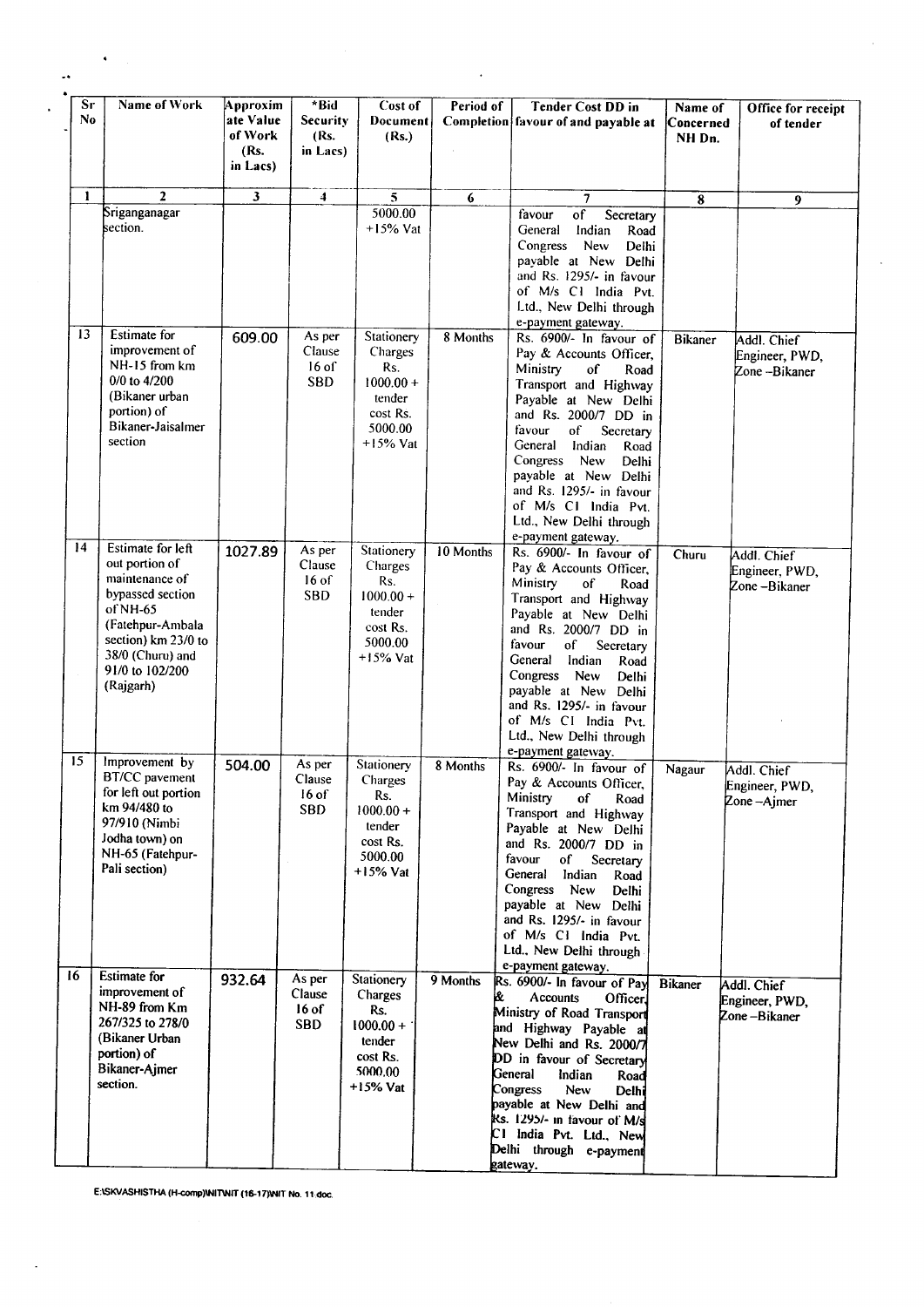| Sr<br>N <sub>0</sub> | Name of Work                                                                                                                                                                                                                                                                                            | Approxim<br>ate Value<br>of Work<br>(Rs.<br>in Lacs) | *Bid<br>Security<br>(Rs.<br>in Lacs)      | Cost of<br><b>Document</b><br>(Rs.)                                                        | Period of        | <b>Tender Cost DD in</b><br>Completion favour of and payable at                                                                                                                                                                                                                                                                                                                             | Name of<br>Concerned<br>NH Dn. | Office for receipt<br>of tender                |
|----------------------|---------------------------------------------------------------------------------------------------------------------------------------------------------------------------------------------------------------------------------------------------------------------------------------------------------|------------------------------------------------------|-------------------------------------------|--------------------------------------------------------------------------------------------|------------------|---------------------------------------------------------------------------------------------------------------------------------------------------------------------------------------------------------------------------------------------------------------------------------------------------------------------------------------------------------------------------------------------|--------------------------------|------------------------------------------------|
| 1                    | $\overline{2}$                                                                                                                                                                                                                                                                                          | $\overline{\mathbf{3}}$                              | $\overline{4}$                            | 5                                                                                          | 6                | 7                                                                                                                                                                                                                                                                                                                                                                                           | 8                              | 9                                              |
| 17                   | Estimate for<br>maintenance of<br>left out portion in<br>km. 229/700 to<br>236/0 (6.30Km) on<br>NH-112 (Balotra<br>bypass)                                                                                                                                                                              | 985.71                                               | As per<br>Clause<br>$16$ of<br><b>SBD</b> | Stationery<br>Charges<br>Rs.<br>$1000.00 +$<br>tender<br>cost Rs.<br>5000.00<br>+15% Vat   | 9 Months         | Rs. 6900/- In favour of<br>Pay & Accounts Officer,<br>Ministry<br>of<br>Road<br>Transport and Highway<br>Payable at New Delhi<br>and Rs. 2000/7 DD in<br>favour<br>оf<br>Secretary<br>General<br>Indian<br>Road<br>Congress New<br>Delhi<br>payable at New Delhi<br>and Rs. 1295/- in favour<br>of M/s C1 India Pvt.<br>Ltd., New Delhi through<br>e-payment gateway.                       | Barmer                         | Addl. Chief<br>Engineer, PWD,<br>Zone-Jodhpur  |
| 18                   | Maintenance of<br>left over urban<br>portion of NH-112<br>Bar-Bilara-Jodhpur<br>road Km 0/0 to<br>50/0 (Bar, Bilara-<br>Khariya and<br>Mithapur) due to<br>realignment and<br>construction of<br>bypasses                                                                                               | 1013.25                                              | As per<br>Clause<br>$16$ of<br><b>SBD</b> | Stationery<br>Charges<br>Rs.<br>$1000.00 +$<br>tender<br>cost Rs.<br>5000.00<br>$+15%$ Vat | 10 Months        | Rs. 6900/- In favour of<br>Pay & Accounts Officer.<br>Ministry<br>of<br>Road<br>Transport and Highway<br>Payable at New Delhi<br>and Rs. 2000/7 DD in<br>favour<br>of<br>Secretary<br>General<br>Indian<br>Road<br>Congress<br><b>New</b><br>Delhi<br>payable at New Delhi<br>and Rs. 1295/- in favour<br>of M/s C1 India Pvt.<br>Ltd., New Delhi through                                   | Pali                           | Addl. Chief<br>Engineer, PWD,<br>Zone –Jodhpur |
| 19                   | Maintenance of<br>leftover bypassed<br>sections of NH-<br>148D from km 0/0<br>to 67/0 Gulabpura<br>to Bhim due to<br>realignment &<br>construction of<br>bypasses by NHAI<br>(Lamba, Gageda,<br>CHHapiya, Khejri.<br>Atali, Dantara.<br>Shambhugarh,<br>Parasoli, Shopura,<br>Pratappura,<br>Barakhera) | 1262.12                                              | As per<br>Clause<br>$16$ of<br><b>SBD</b> | Stationery<br>Charges<br>Rs.<br>$1000.00 +$<br>tender<br>cost Rs.<br>5000.00<br>$+15%$ Vat | 11 Months        | e-payment gateway.<br>Rs. 6900/- In favour of<br>Pay & Accounts Officer,<br>Ministry<br>of<br>Road<br>Transport and Highway<br>Payable at New Delhi<br>and Rs. 2000/7 DD in<br>favour<br>of Secretary<br>General<br>Indian<br>Road<br>Congress<br>New<br>Delhi<br>payable at New Delhi<br>and Rs. 1295/- in favour<br>of M/s C1 India Pvt.<br>Ltd., New Delhi through<br>e-payment gateway. | Pali                           | Addl. Chief<br>Engineer, PWD,<br>Zone-Ajmer    |
| 20                   | Maintenance of<br>left over urban<br>portion of NH-458<br>Raipur (Pali) to<br>Jassakhera road<br>Km 0/0 to 34/0,<br>due to realignment<br>and construction of<br>bypasses (Raipur,<br>Kalab Kalan, Jassa<br>khera)                                                                                      | 1294.81                                              | As per<br>Clause<br>$16$ of<br><b>SBD</b> | Stationery<br>Charges<br>Rs.<br>$1000.00 +$<br>tender<br>cost Rs.<br>5000.00<br>$+15%$ Vat | <b>11 Months</b> | Rs. 6900/- In favour of<br>Pay & Accounts Officer,<br>Ministry<br>of<br>Road<br>Transport and Highway<br>Payable at New Delhi<br>and Rs. 2000/7 DD in<br>favour<br>of a<br>Secretary<br>General<br>Indian<br>Road<br>Congress<br>New<br>Delhi<br>payable at New Delhi<br>and Rs. 1295/- in favour<br>of M/s C1 India Pvt.<br>Ltd., New Delhi through<br>e-payment gateway.                  | Pali                           | Addl. Chief<br>Engineer, PWD,<br>Zone-Jodhpur  |
| 21                   | Maintenance of<br>left over Urban<br>portions of NH-<br>458 Mertacity to<br>Raipur (pali) due                                                                                                                                                                                                           | 923.77                                               | As per<br>Clause<br>16 of<br><b>SBD</b>   | Stationery<br>Charges<br>Rs.<br>$1000.00 +$<br>tender                                      | 9 Months         | Rs. 6900/- In favour of<br>Pay & Accounts Officer,<br>Ministry<br>of<br>Road<br>Transport and Highway<br>Payable at New Delhi                                                                                                                                                                                                                                                               | Pali                           | Addl. Chief<br>Engineer, PWD,<br>Zone-Jodhpur  |

 $\bar{\beta}$ 

E:ISKVASHISTHA (H-comp)INITWIT (16-17)INIT No. 11.doc.

 $\hat{\boldsymbol{\beta}}$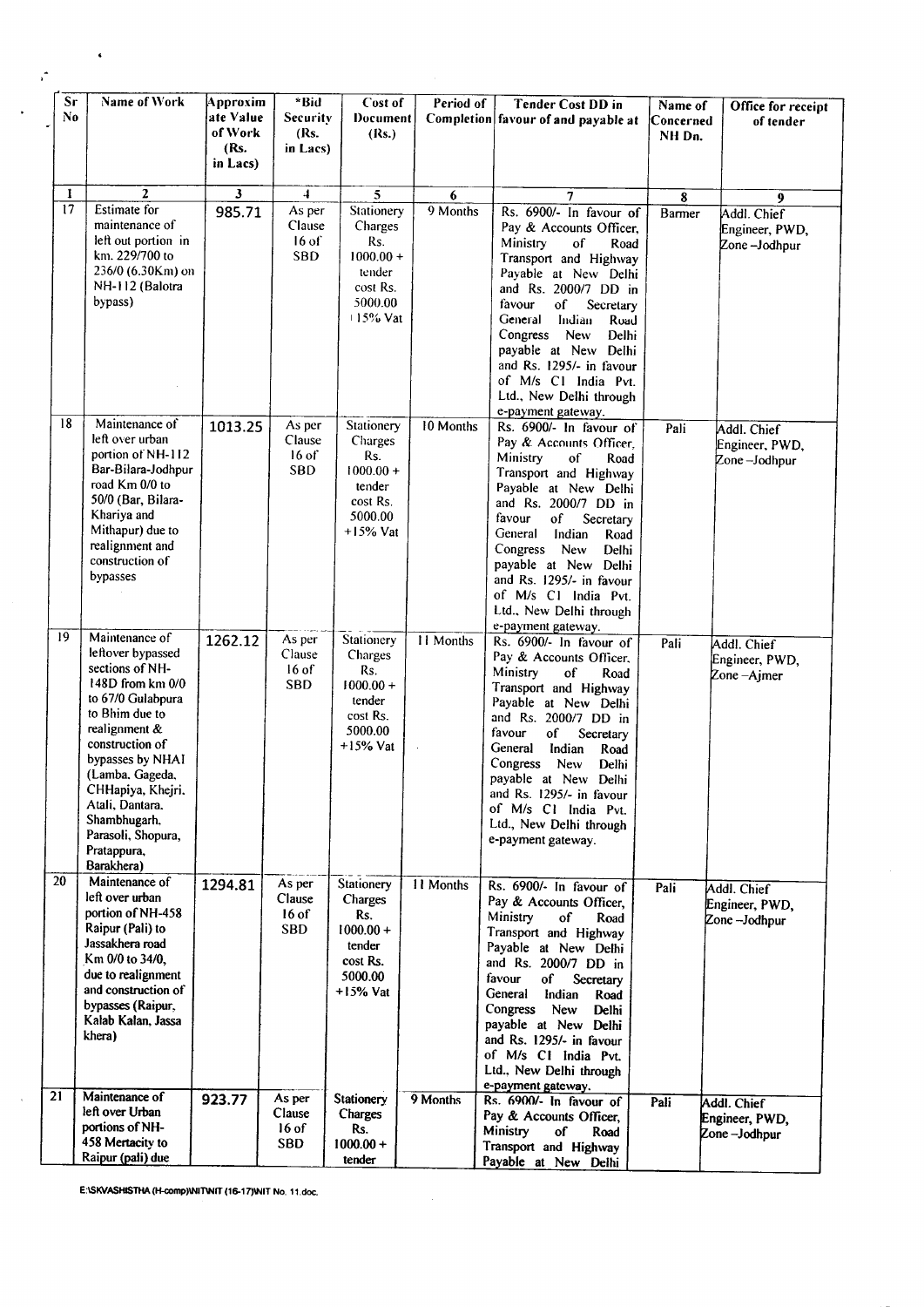| Sr<br>N <sub>0</sub> | <b>Name of Work</b>                                                                                                                                                                                                         | Approxim<br>ate Value<br>of Work<br>(Rs.<br>in Lacs) | *Bid<br><b>Security</b><br>(Rs.<br>in Lacs) | Cost of<br>Document<br>(Rs.)                                                               | Period of | <b>Tender Cost DD in</b><br>Completion favour of and payable at                                                                                                                                                                                                                                                                                                                                       | Name of<br>Concerned<br>NH Dn. | Office for receipt<br>of tender             |
|----------------------|-----------------------------------------------------------------------------------------------------------------------------------------------------------------------------------------------------------------------------|------------------------------------------------------|---------------------------------------------|--------------------------------------------------------------------------------------------|-----------|-------------------------------------------------------------------------------------------------------------------------------------------------------------------------------------------------------------------------------------------------------------------------------------------------------------------------------------------------------------------------------------------------------|--------------------------------|---------------------------------------------|
| $\mathbf{I}$         | $\overline{2}$<br>to realignment and<br>construction of<br>bypasses.(Jaitaran,<br>Aagewa.<br>Chawandia.<br>Kushalpura.<br>Lilamba)                                                                                          | $\overline{\mathbf{3}}$                              | $\blacktriangleleft$                        | 5<br>cost Rs.<br>5000.00<br>$+15%$ Vat                                                     | 6         | 7<br>and Rs. 2000/7 DD in<br>favour<br>of<br>Secretary<br>Indian<br>Road<br>General<br>Congress<br><b>New</b><br>Delhi<br>payable at New Delhi<br>and Rs. 1295/- in favour<br>of M/s C1 India Pvt.<br>Ltd., New Delhi through                                                                                                                                                                         | $\overline{\mathbf{8}}$        | 9                                           |
| 22                   | Improvement by<br>CC Pavement of<br>Road on NH-458<br>in Km 134/500 to<br>144/377 (Left out<br>portion of Merta<br>Town bye pass)<br>From Intermediate<br>lane to Two lane<br>with paved<br>Shoulder in<br>Nagaur District. | 1102.95                                              | As per<br>Clause<br>$16$ of<br><b>SBD</b>   | Stationery<br>Charges<br>Rs.<br>$1000.00 +$<br>tender<br>cost Rs.<br>5000.00<br>$+15%$ Vat | 11 Months | e-payment gateway.<br>Rs. 6900/- In favour of<br>Pay & Accounts Officer,<br>Ministry<br>of<br>Road<br>Transport and Highway<br>Payable at New Delhi<br>and Rs. 2000/7 DD in<br>favour<br>of<br>Secretary<br>General<br>Indian<br>Road<br>Congress<br><b>New</b><br>Delhi<br>payable at New Delhi<br>and Rs. 1295/- in favour<br>of M/s C1 India Pvt.<br>Ltd., New Delhi through<br>e-payment gateway. | Nagaur                         | Addl. Chief<br>Engineer, PWD,<br>Zone-Ajmer |
| 23                   | Improvement of<br>Road on NH-458<br>in Km 101/200 to<br>106/093 (Left out<br>portion of Idwa<br>Vilalge bye pass)<br>From Single/<br>Intermediate Lane<br>to Two lane with<br>paved Shoulder in<br>Nagaur District.         | 505.00                                               | As per<br>Clause<br>$16$ of<br><b>SBD</b>   | Stationery<br>Charges<br>Rs.<br>$1000.00 +$<br>tender<br>cost Rs.<br>5000.00<br>$+15%$ Vat | 8 Months  | Rs. 6900/- In favour of<br>Pay & Accounts Officer,<br>Ministry<br>of<br>Road<br>Transport and Highway<br>Payable at New Delhi<br>and Rs. 2000/7 DD in<br>favour<br>of<br>Secretary<br>Indian<br>General<br>Road<br>Congress New<br>Delhi<br>payable at New Delhi<br>and Rs. 1295/- in favour<br>of M/s C1 India Pvt.<br>Ltd., New Delhi through<br>e-payment gateway.                                 | Nagaur                         | Addl. Chief<br>Engineer, PWD,<br>Zone-Ajmer |

#### Bidding Documents.

- 1. Bidding documents can be downloaded from internet website "https://morth.eproc.in" from 10:00 AM on 07.10.2016 to 6:00 PM on 06.11.2016.
- 2. (a) Bids must be deposited online in electronic format on website **https://morth.eproc.in** up to ) 1.00 hrs on 07.1 1.2016, the technical bids as received will be opened at 16.00 hrs in the presence of the bidders who wish to attend, on 07.1 1.2016.

If the office happens to be closed on the date of opening of the bids as specified, the bid will be opened on the next working day at the same time and venue.

2(b) Total bidding process will be online.

 $2(c)$  A pre bid meeting will be held on  $18.10.2016$  at  $11.00$  Hours in the office of the Addl. Chief Engineer, PWD Zone concerned as per column 8 to clarify the issue and to answer questions on any matter that may be raised at that stage as stated in Clause 9.2 of "Instructions to Bidders" of the bidding document. If the office happens to be closed on the date of pre bid meeting as specified, the pre bid meeting will be held on the next working day at the same time and venue. The queries can be sent on website also upto 11.00 AM on 18.10.2016.

2(d) Financial bids of successful bidders in technical bids will be opened on website *"https:llmorth.eproc.in"* in the office of concerned Addl. Chief Engineer. The time and date of opening will be communicated to concerned bidder by ACE.

.-- - - - -------